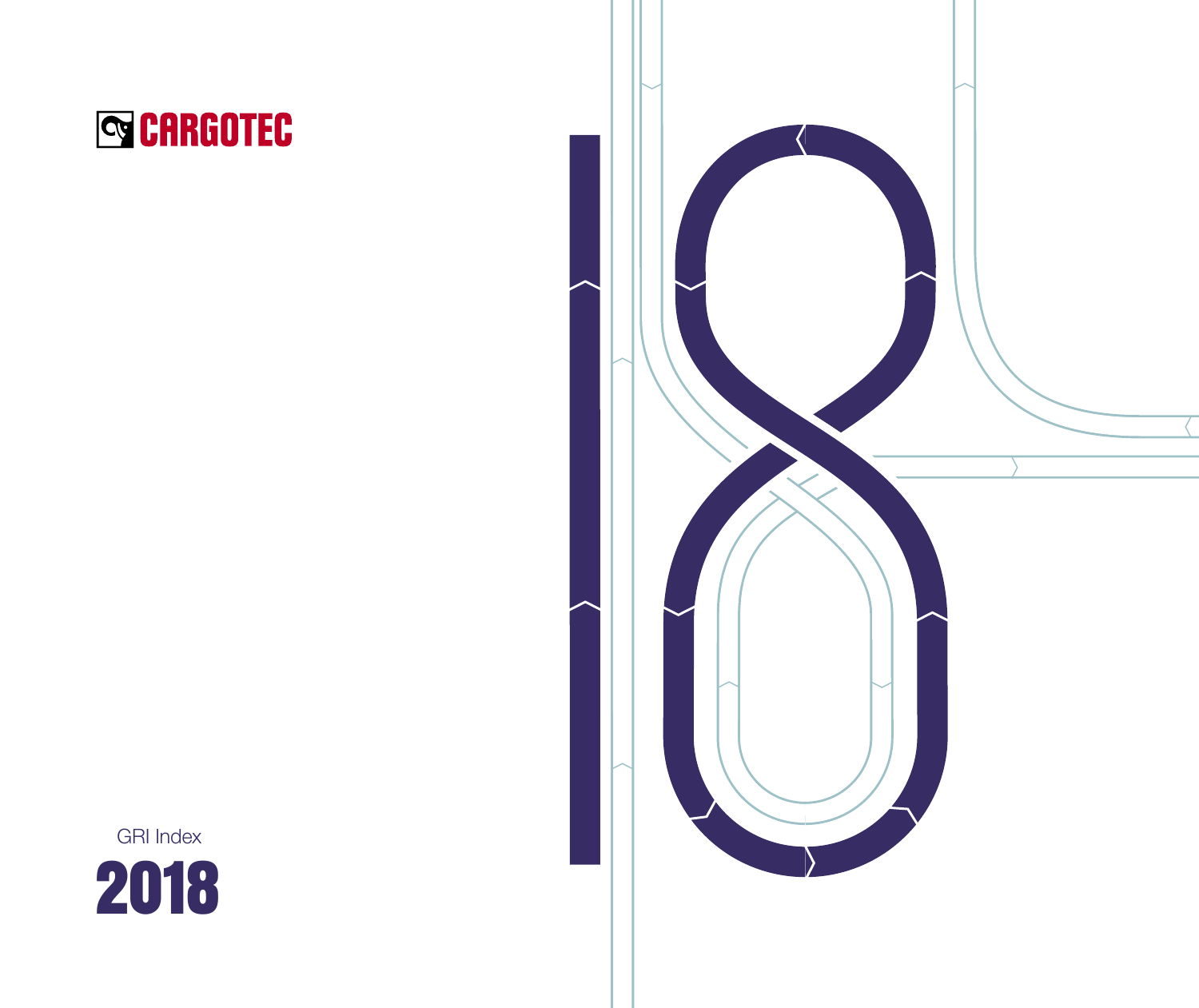## SUSTAINABILITY ACCOUNTING PRINCIPLES AND REPORTING BOUNDARY

## Aspect boundaries within the organisation

The following changes were made to the reporting boundary in 2016–2018: In 2016, four sites were added to the reporting boundary (Technology and Competence Centre in Tampere, Finland, and assembly sites in India, the United Kingdom and Norway). A Technology and Competence Centre in Sweden was added to the 2016 total figures retroactively. In 2017, two MacGregor assembly sites in the United Kingdom and Germany were sold and thus removed from the reporting boundary.

In 2018, significant changes were made to the reporting boundary as the company's non-assembly sites started reporting for the first time. As of 2018, all Cargotec's operations are included in the reporting boundary under Cargotec total. One assembly site in Brazil was also added to the boundary.

Following the introduction of the non-assembly site reporting in 2018, we are aware that developing our reporting culture and increasing the quality of the data is a continuous process. This learning process may lead to some changes being made to the data in the coming years.

According to Cargotec's sustainability accounting principles, newly acquired or built sites should start reporting their environmental and safety figures after a reasonable period of time has passed from the implementation of the Environment, Health and Safety (EHS) management practice. In most cases, this is completed after one full operational year. Divested sites are included in the reporting boundary until the date of closing the transaction. However, this only applies to sites that have been part of the Group for at least six months.

Following these reporting principles, 11 non-assembly sites were left outside the Cargotec total reporting boundary. Of the excluded sites, 10 were lacking data from one full operational year (including MacGregor AOS Bodö (Norway); MacGregor AOS Seattle (USA); MacGregor AOS Peterhead (UK); MacGregor AOS Serbia (Serbia); Hiab, Meppel Frameworks; Hiab Germany, Standort Karlsruhe WS; Hiab UK, Bishop Stortford; Hiab UK, Cumbernauld; Hiab UK, Dudley; MacGregor Denmark GLS) and one site was divested (Cargotec Bjuv).

Cargotec's sustainability information presented in the GRI index and related materials covers the entire group, whereas the following indicators have currently been identified as non-material for the non-assembly sites and are therefore published only for 20 Cargotec sites (18 assembly sites and two Technology and Competence Centres): 303-1, 305-7 and 306-2. Furthermore, data for indicators 302-3 and 305-4 will only be published for the assembly sites as the data for Cargotec total has not been assured in previous years. Additionally, to achieve comparable data against previous years, two separate figures – one for Cargotec total, including all operations, and one for assembly sites, including the 18 assembly sites and the two Technology and Competence Centres – will be provided for the following indicators: 302-1, 305-1, 305-2, 403-2.

## Aspect boundaries outside the organisation

The Cargotec GRI index and related materials describe company policies and management processes related to certain material aspects outside the Cargotec group companies. These include information about our supplier management and our approach to other third party interactions. Those indicators are 102-40, 102-42, 102-43, 102-44, 308-1, 407-1, 408-1, 409-1 and 414-1.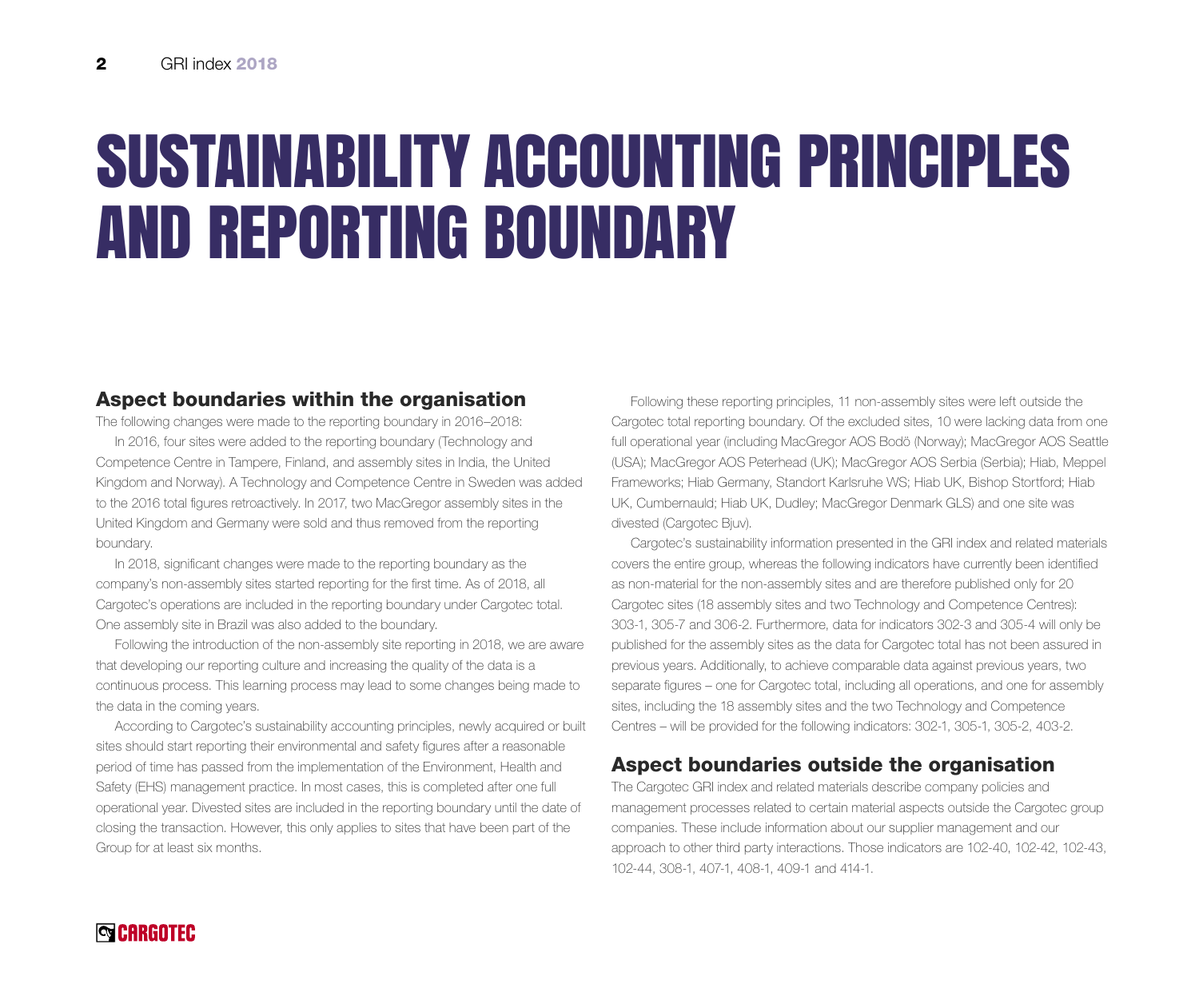## Accounting methodology, conversion factors, discrepancies

### Economic indicators

The economic responsibility data presented in this review is based on Cargotec Corporation's audited consolidated financial statements. They are collected through Cargotec's group reporting system and prepared in accordance with the International Financial Reporting Standards (IFRS) as endorsed by the European Union. Cargotec's accounting principles for the consolidated accounts are available in note 1 to the consolidated financial statements.

201-1 Direct economic value generated and distributed is calculated as follows:

- 1. Sales include revenues from goods and services sold to customers during the financial year, deducting sales taxes and discounts.
- 2. Purchases include the cost of goods and services purchased from suppliers during the financial year.
- 3. Wages and benefits include wages, salaries and bonuses paid and/or accrued to Cargotec employees during the financial year as well as fringe benefits, pension costs and social costs of employment for the financial year.
- 4. Creditors' share of value added is presented as interest paid.
- 5. The distribution of value added to the public sector includes income taxes. No deferred taxes are included in this figure.
- **6.** The distribution of value added to shareholders is the total dividend which Cargotec's Board of Directors proposes for distribution to shareholders from the parent company's distributable funds.
- **7.** Donations include contributions to non-profit organisations.

#### Environmental indicators

Unit conversions used in EHS data consolidation are based on the International System of Units (SI). We apply the operational control method outlined in the GHG Protocol "Corporate Accounting and Reporting Standard" of the World Business Council for Sustainable Development. 302-1 Energy consumption and 303-1 Water consumption are based on invoices and continuous measurements. Some energy consumption estimates are made according to delayed figures provided by the local energy companies. For some operations, the energy consumption is included in the facility rent and therefore not accessible for calculations. The energy consumption by suppliers or rental operations on Cargotec sites is included in total figures when the invoicing is not carried out separately. Energy intensity figures under 302-3 are a relation of gross energy consumption and sales by sites within the reporting boundary.

305-1 and 305-2 Greenhouse gas emission (GHG) calculations are based on direct and indirect energy consumption reported from the sites within the reporting boundary.

Gross GHG emissions are presented as CO $_2$  equivalent tonnes. The source of CO $_2$ emission factors for direct energy consumption (GHG Scope 1) in 2016 is the World Resources Institute's "GHG Protocol tool for stationary combustion" version 4.1 (2015). Direct emission factors for 2017 and 2018 are derived from the GHG Protocol version 3. Emission factors for location-based indirect energy consumption (GHG Scope 2) are derived from the International Energy Agency's publication series "CO $_{\tiny 2}$  Emissions from Fuel Combustion" (2016, 2017, 2018). The Scope 2 factors are updated every year after a new version has been published. Scope 2 market-based emissions are reported for the first time in 2018. The market-based emissions are calculated based on emission factors from contractual agreements, European Residual Mixes and average grid emission factors from the International Energy Agency.

Scope 3 business air travel emissions are reported under 305-3. The reported business air travel emissions have not been identified as the company's most significant scope 3 emissions. Upstream transportation and distribution is assessed to be the biggest source of Scope 3 emissions; however, due to insufficient data, these are not reported.

The GHG emission intensity figures under 305-4 are a relation of gross GHG emissions and sales by sites within the reporting boundary. The base year for the intensity calculations is 2014.

305-7 includes emissions which are monitored as required by local authorities. Air emissions are locally regulated and their monitoring and quantification are based on site-specific methods. When no exact figures from waste contractors have been available, waste data reported under 306-2 is based either on waste records received from waste contractors or on estimations.

#### Personnel information

The personnel-related information unit is head count. The number of Cargotec employees by business area, presented under 102-8, is derived from Cargotec's legacy HR system with the principles defined in the Financial review 2018. Other HR-related data is based on data from Cargotec's online human resources information system. Unless otherwise stated, HR figures include permanent and temporary employees and supervised workers.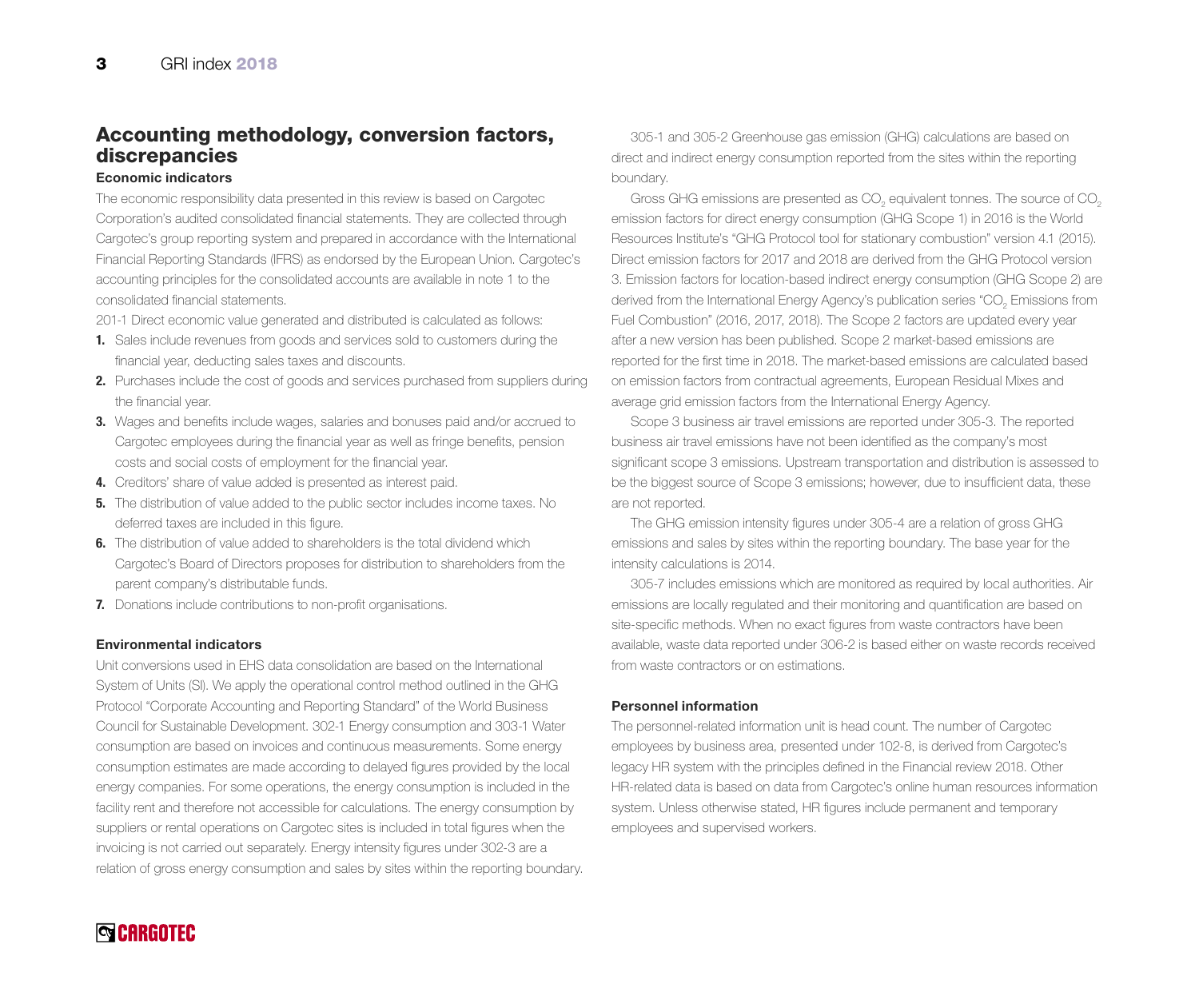# GRI CONTENT INDEX

## GRI Disclosures

GENERAL STANDARD DISCLOSURE

GRI 102: GENERAL DISCLOSURE

102-1 NAME OF THE ORGANISATION

Cargotec Corporation

102-2 ACTIVITIES BRANDS, PRODUCTS AND SERVICES

Annual review 2018, pp. 6-7 Cargotec in brief Annual review 2018, pp. 28-39 Business areas

102-3 LOCATION OF HEADQUARTERS

Helsinki, Finland

102-4 LOCATION OF OPERATIONS

Annual review 2018, pp. 6-7 Cargotec in brief

102-5 OWNERSHIP AND LEGAL FORM

Annual review 2018, pp. 6-7 Cargotec in brief Corporate governance statement 2018, pp. 3-7

102-6 MARKETS SERVED

Annual review 2018, pp. 6-7 Cargotec in brief Annual review 2018, pp. 28-39 Business areas

102-7 SCALE OF THE ORGANISATION

Annual review 2018, pp. 6-7 Cargotec in brief Annual review 2018, pp. 8-9 Key figures

## **SCARGOTEC**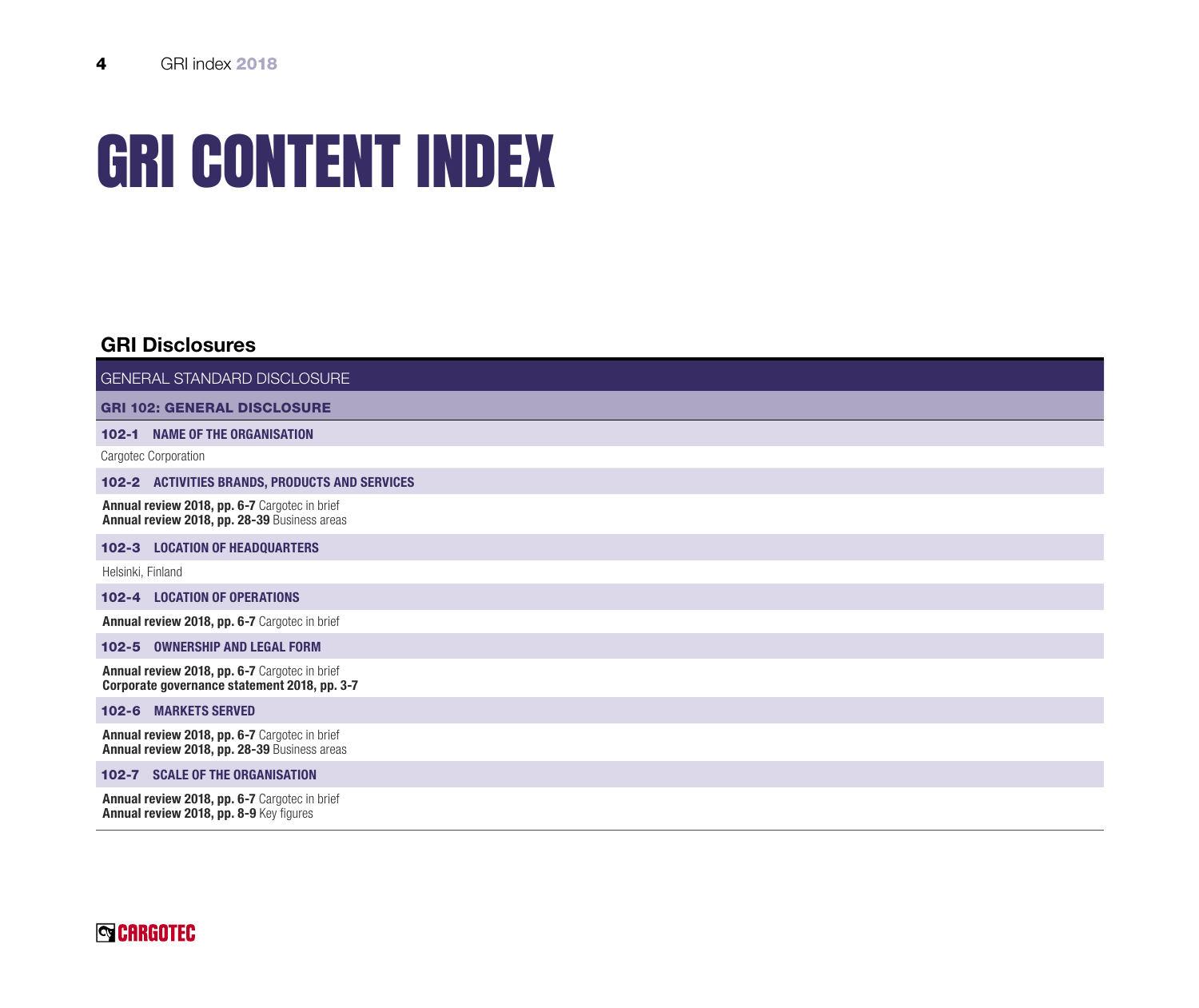| 102-8 INFORMATION ON EMPLOYEES AND OTHER WORKERS    |        |        | <b>UNGC Principle 6</b>      |
|-----------------------------------------------------|--------|--------|------------------------------|
| <b>Cargotec employees</b>                           | 2018   | 2017   | 2016                         |
| Kalmar                                              | 5,737  | 5,819  | 5,702                        |
| Hiab                                                | 3,879  | 3,370  | 2,997                        |
| MacGregor                                           | 1,879  | 1,859  | 2,256                        |
| Corporate administration and support functions      | 492    | 203    | 230                          |
| <b>Total</b>                                        | 11,987 | 11,251 | 11,184                       |
| Total workforce by employee relationship and gender |        | %      | <b>Share of</b><br>females % |
| Share of own employees in the total workforce       |        | 94     | 19                           |
| of which permanent contracts                        |        | 88     | 19                           |
| of which temporary contracts                        |        | 12     | 23                           |
| Share of supervised workers in the total workforce  |        | 6      | 20                           |
| Permanent employees by employment type and gender   |        |        | $\%$                         |
| Share of permanent full-time employees              |        |        | 98                           |
| of which female                                     |        |        | 18                           |
| Share of permanent part-time employees              |        |        | $\overline{2}$               |
| of which female                                     |        |        | 58                           |
| Total workforce by region and gender                |        |        | %                            |
| <b>AMER</b>                                         |        |        | 13                           |
| of which female                                     |        |        | 18                           |
| <b>APAC</b>                                         |        |        | 19                           |
| of which female                                     |        |        | 20                           |
| <b>EMEA</b>                                         |        |        | 68                           |
| of which female                                     |        |        | 19                           |
| <b>Total workforce</b>                              |        |        | 100                          |
| of which female                                     |        |        | 19                           |

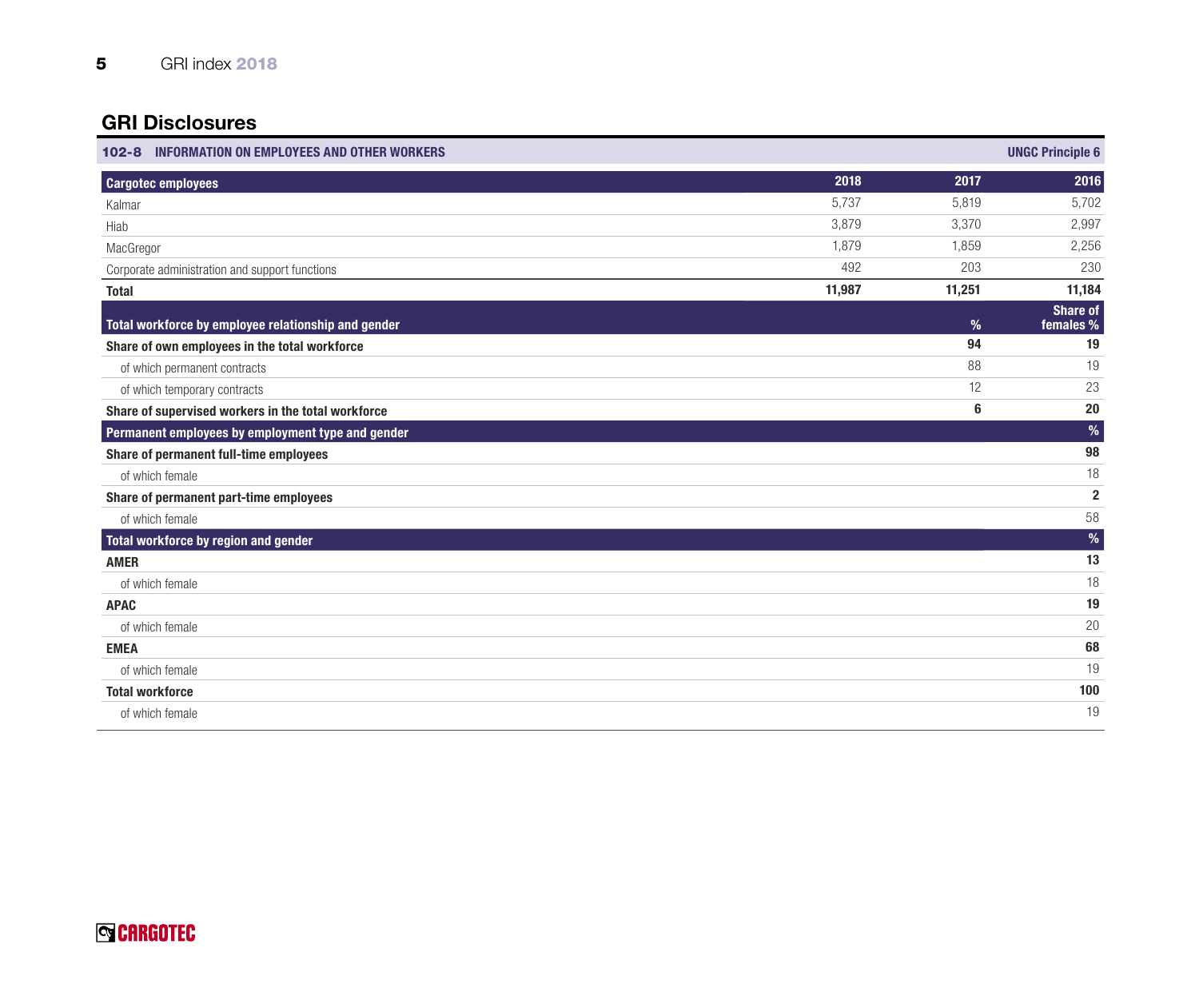#### 102-9 SUPPLY CHAIN

Cargotec appreciates long-term and local suppliers in each business area. We choose our suppliers with care and on the basis of objective factors, such as quality, reliability, delivery and price. Compliance with laws and regulations as well as respect for international human rights are required of each supplier. In 2018, we continued to develop our supplier sustainability programme, which focuses on mitigating any risks or violations within our supply chain.

In Kalmar, the total number of direct suppliers was around 1,100 at the end of 2018. Kalmar spend was broken down geographically as follows: 28 percent of purchases were from the Americas, 54 percent from Europe and Middle East, and 17 percent from APAC.

Hiab had a total of 881 direct suppliers at the end of 2018, of which 36 were preferred suppliers. Focusing on these preferred suppliers enables continuous development of the supply chain management. Hiab also runs joint supplier development programmes together with selected suppliers. In 2018, the top 50 suppliers covered 61 percent and the top 100 suppliers 77 percent of the supply volume. The major share of Hiab suppliers was from Europe (82%). The rest of the suppliers were from America (14%) and Asia (4%).

MacGregor has a history of more than 20 years of collaboration with particular suppliers. At the end of 2018, MacGregor had approximately 790 direct suppliers. The top 70 suppliers covered nearly 70 percent and the top 100 suppliers approximately 80 percent of the supply volume. Approximately 42 percent of the supplier volume was from Asia and 58 percent from EMEA. Less than one percent of the supplier volume was from North America.

#### 102-10 SIGNIFICANT CHANGES TO THE ORGANISATION AND ITS SUPPLY CHAIN

Annual review 2018, pp. 4-5 Strategy in action Annual review 2018, pp. 28-39 Business areas Financial review 2018, pp. 4-14 Board of Directors' report

#### 102-11 PRECAUTIONARY PRINCIPLE OR APPROACH

Cargotec's Environmental, Health and Safety (EHS) policy defines the precautionary approach as the basic objective of Cargotec's EHS work. In addition, Cargotec has signed the UN Global Compact initiative, which highlights the precautionary approach principle.

#### 102-12 EXTERNAL INITIATIVES

- ICC Business Charter for Sustainable Development
- ILO Declaration on Fundamental Principles and Rights at Work
- OECD Guidelines for Multinational Enterprises

#### 102-13 MEMBERSHIP OF ASSOCIATIONS

- The Association of Lorry Loader Manufacturers and Importers (ALLMI)
- Center of Maritime Technologies (CMT)
- Confederation of Finnish Industries
- Digital, Internet, Materials & Engineering Co-Creation (DIMECC)
- European Material Handling Federation (FEM)
- Finnish Industrial Internet Forum (FIIF)
- Finnish Marine Industries
- UN Declaration of Human Rights
- UN Global Compact

All initiatives are voluntary and multi-stakeholder in nature.

- German Engineering Federation (VDMA): Marine Equipment and Systems
- Global Compact Finnish Network
- International Chamber of Commerce ICC Finland
- Norwegian Offshore & Drilling Engineering (NODE)
- Port Equipment Manufacturers Association (PEMA)
- Technology Industries of Finland
- TRACE International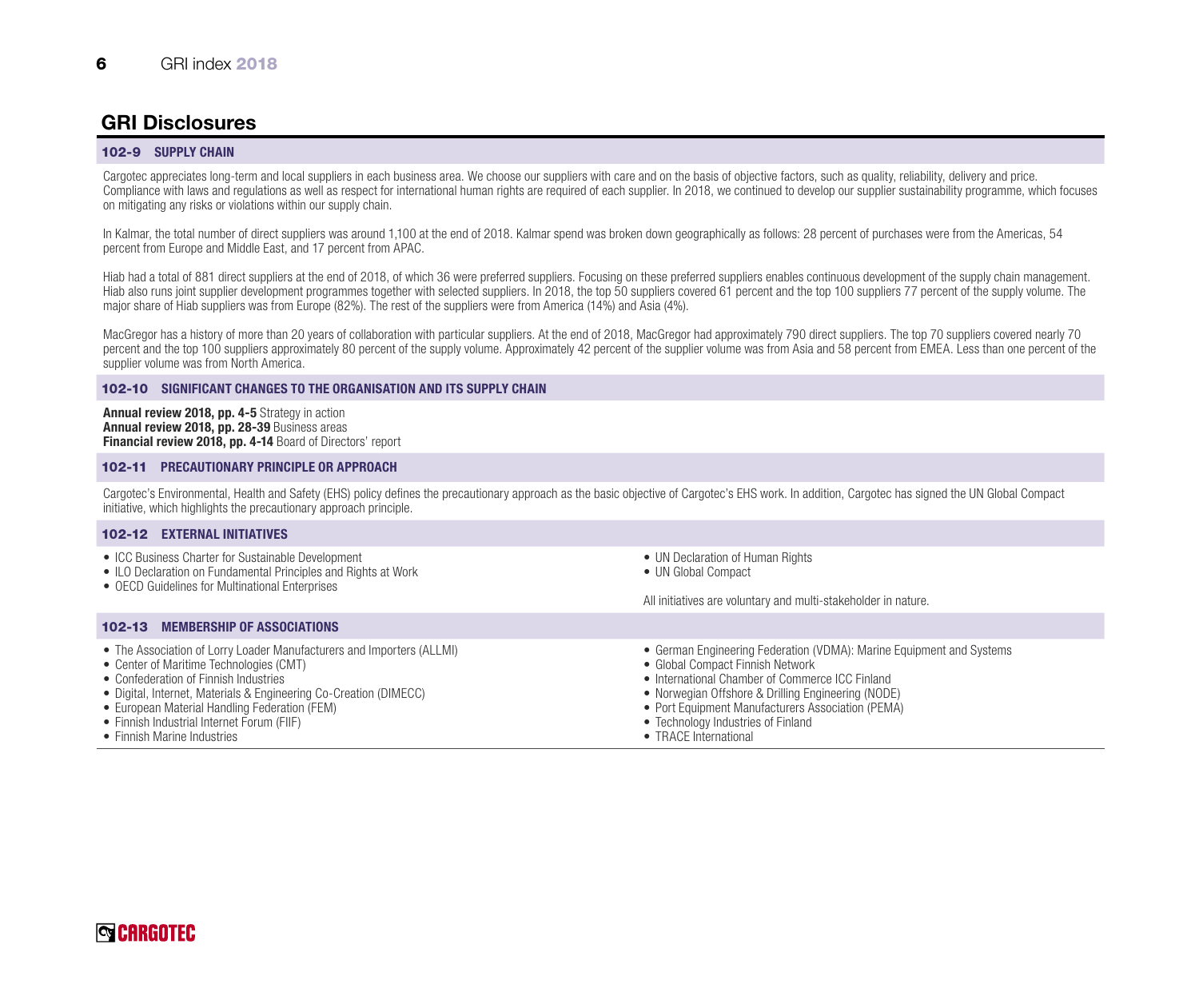#### 7 GRI index 2018

### GRI Disclosures

#### **STRATEGY**

#### 102-14 STATEMENT FROM SENIOR DECISION-MAKER

Annual review 2018, pp. 2-3 CEO review

102-15 KEY IMPACTS, RISKS AND OPPORTUNITIES

Annual review 2018, pp. 10-11 Megatrends drive growth Annual review 2018, pp. 12-13 Refined strategy Annual review 2018, pp. 16-17 Value creation model

#### ETHICS AND INTEGRITY

102-16 VALUES, PRINCIPLES, STANDARDS AND NORMS OF BEHAVIOUR UNGC Principle 10

Annual review 2018, pp. 22-27 Sustainability as a competitive advantage

#### 102-17 MECHANISMS FOR ADVICE AND CONCERNS ABOUT ETHICS UNGC Principle 10

Annual review 2018, pp. 22-27 Sustainability as a competitive advantage

Our Code of Conduct, the Cargotec Anti-Corruption policy, Gift and Hospitality Instruction, Instruction for Engaging Agents, as well as the Instruction for Speak-Up and Non-Retaliation guide our work against possible unethical or corrupt business practices. The practical implementation of these policies, and related instructions, is quided by our Ethics and Compliance framework, which is based on the main principles to prevent, detect and respond to potential misconduct. The Ethics and Compliance organisation supports the business by providing proactive advice and training and by conducting internal investigations. We have an externally hosted speak-up line to enable anonymous and confidential reporting of concerns.

#### **GOVERNANCE**

102-18 GOVERNANCE STRUCTURE

**Annual review 2018, pp. 22-27** Sustainability as a competitive advantage Corporate governance statement 2018, pp. 3-7

102-19 DELEGATING AUTHORITY

Annual review 2018, pp. 22-27 Sustainability as a competitive advantage

102-20 EXECUTIVE-LEVEL RESPONSIBILITY FOR ECONOMIC, ENVIRONMENTAL AND SOCIAL TOPICS

Annual review 2018, pp. 22-27 Sustainability as a competitive advantage

#### STAKEHOLDER ENGAGEMENT

#### 102-40 LIST OF STAKEHOLDER GROUPS

Cargotec's main stakeholders are its customers, personnel and investors. Other stakeholder groups include suppliers, authorities, research and educational institutions, local communities and the media.

#### 102-41 COLLECTIVE BARGAINING AGREEMENTS UNGC Principle 3

Collective bargaining agreements are applied on a country-specific basis. Complete information on the bargaining agreement coverage is available in Finland, Sweden, Belgium, Italy, Spain and France. Excluding the executive management, 100 percent of our employees in these countries are covered by local bargaining agreements. No statistics are available from other locations.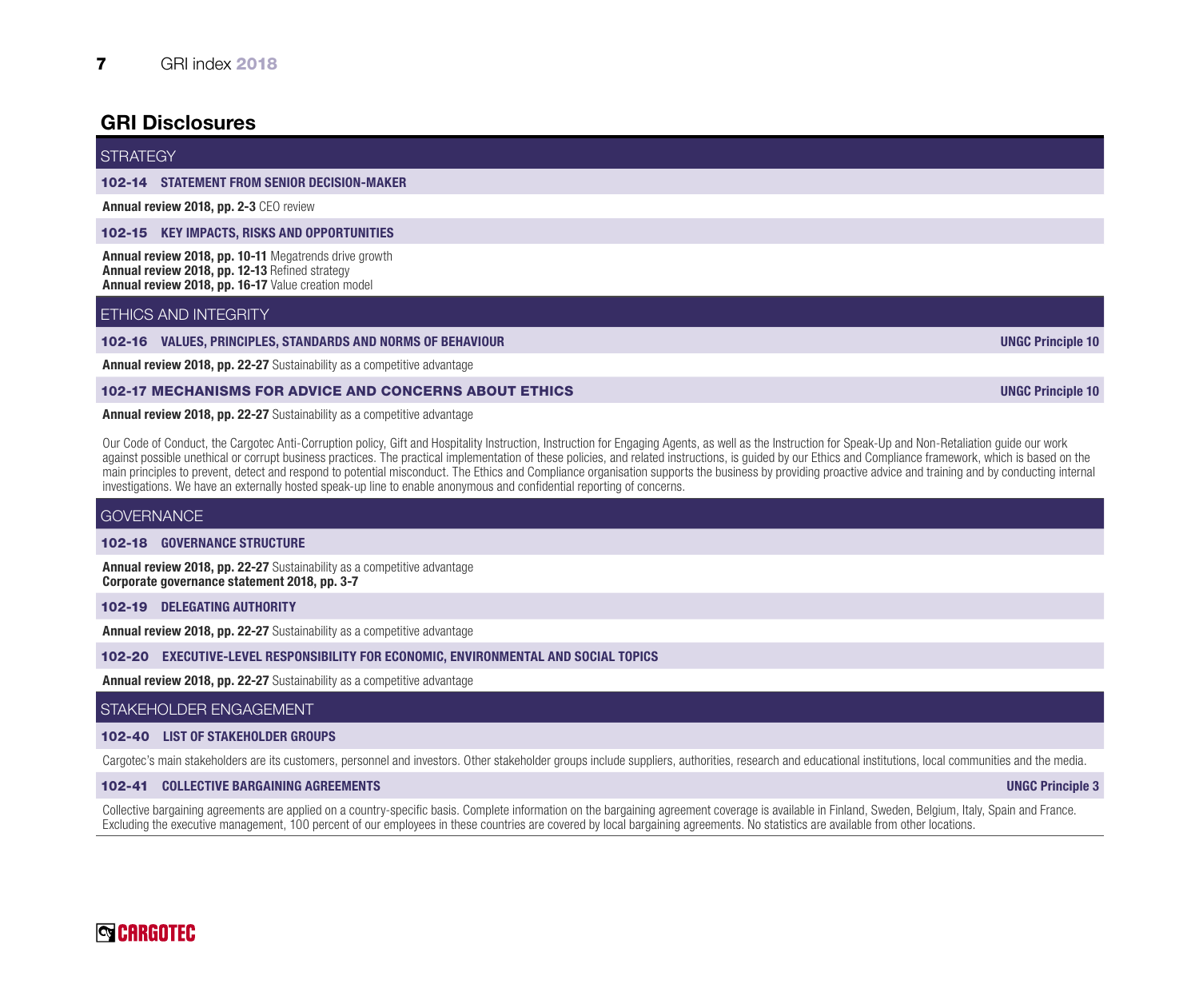#### 102-42 IDENTIFYING AND SELECTING STAKEHOLDERS

#### Annual review 2018, pp. 28-39 Business areas Annual review 2018, pp. 18-21 World-class leadership supports success

We uphold an open and transparent dialogue with our various stakeholder groups, actively responding to information requests and queries and pro-actively providing information in social media, in print, and through various forms of direct communication. Our ongoing dialogue and collaboration with different stakeholders enable us to identify opportunities to create value for our customers and shareholders and provide input for setting our sustainability targets. Integrity, fairness, confidentiality and compliance with stock exchange rules quide all our communications.

As a global leader in intelligent cargo and load handling, we have put a lot of effort into our #SmarterBetterTogether concept – through which we attempt to open an industry-wide dialogue for collaboration around three important challenges that we want to solve. These include reducing inefficiencies, improving eco-efficiency and better safety throughout the whole cargo flow. By activating our own experts as ambassadors and by creating blogs, videos and other content, we have been able to see high-quality discussions on our social media channels between different industry stakeholders: e.g. customers, partners, influencers, competitors and end-users. Visit cargotec.com/vig for more information about #SmarterBetterTogether.

Additionally, we have used social media as a tool for even more transparent, real-time and effective investor communications. For example, we have shared video summaries, infographs, real-time Q&A's and other insights about our interim reports and financial statements. In addition to our group level efforts, our business areas actively use social media especially to communicate and engage with customers.

## **Q** CARGOTEC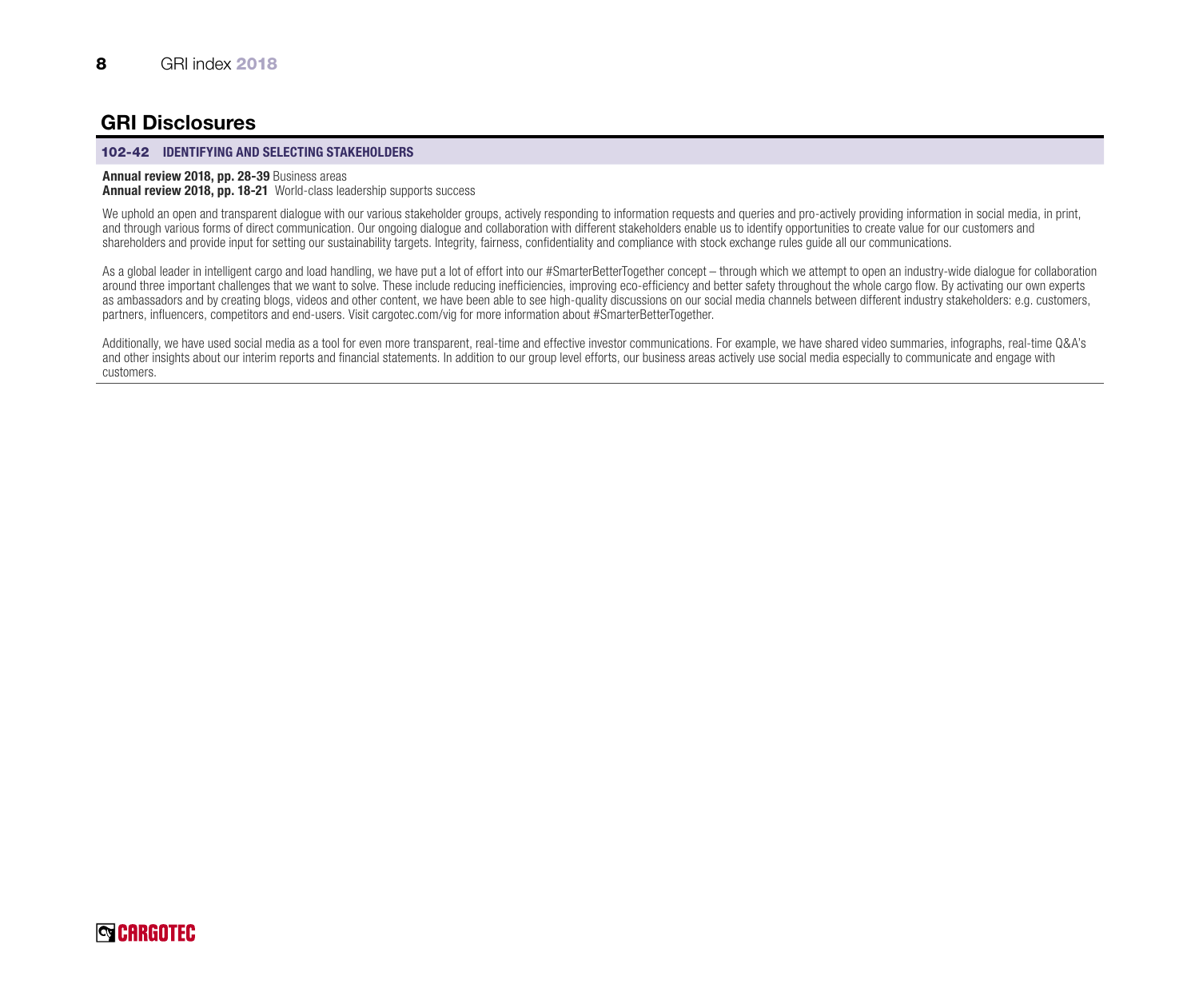#### 102-43 APPROACH TO STAKEHOLDER ENGAGEMENT

#### Annual review 2018, pp. 28-39 Business areas

| Stakeholder group                             | <b>Examples of stakeholder interaction</b>                                                                                                                                                                                                                                                                                                                                                                                                                                                                                                                                                                                                                                                                                                                                                                             |
|-----------------------------------------------|------------------------------------------------------------------------------------------------------------------------------------------------------------------------------------------------------------------------------------------------------------------------------------------------------------------------------------------------------------------------------------------------------------------------------------------------------------------------------------------------------------------------------------------------------------------------------------------------------------------------------------------------------------------------------------------------------------------------------------------------------------------------------------------------------------------------|
| <b>Customers</b>                              | Our business areas gather customer feedback regurlarly and engage in active dialogue with customers through direct meetings, marketing, extranet, newsletters and<br>social media, for example. During 2018, we increased our social media efforts on sustainability topics, especially in Twitter, Linkedin and Facebook, and more<br>importantly, we have used social media as a strategic tool to communicate key messages effectively.                                                                                                                                                                                                                                                                                                                                                                             |
| <b>Personnel</b>                              | As an employer, Cargotec wants to focus especially on personal development and creating world-class leadership. Our ways to give voice to employees include regular<br>personal/group discussions between managers and their team members, as well as townhall and personnel meetings, among others. In 2018, we opened our internal<br>strategy site that promotes collaboration, discussion and opinion sharing about the topic. The same platform will be expanded to a company-wide social intranet in<br>2019. We support employees' freedom of association and right to organise.                                                                                                                                                                                                                                |
|                                               | Our Human Resources Information System ZONE and our intranet's People Portal section serve as a platform for distributing people processes. We periodically conduct<br>structured surveys with our employees, such as our employee satisfaction survey Compass, and arrange co-operational group meetings, target and performance<br>discussions as well as personnel info and team meetings. More about the Compass 2018 results can be found in the Annual review 2018, page 20,                                                                                                                                                                                                                                                                                                                                     |
| <b>Investors</b>                              | Cargotec's Investor Relations aims to ensure that all market participants have correct and sufficient information at all times to support a fair valuation of Cargotec's<br>share. In addition to executing financial communication and proceeding investor requests, Investor Relations organised several events and meetings in 2018. Examples<br>include the MacGregor investor day in Helsinki and roadshows in 12 countries. Additionally, Cargotec took part in several sustainable investment conferences to<br>increase environmental awareness and management amongst our suppliers and investors. We proactively contacted our investors to discuss the most relevant<br>sustainability topics and to hear their thoughts and feedback regarding the subject. The AGM was held in Helsinki on 20 March 2018. |
| <b>Local communities</b>                      | Cargotec's sites are actively involved in local stakeholder engagement and goodwill. Traditionally, we engage in charity action especially during the holiday season. In<br>2018, Kalmar participated in the Movember campaign which purpose is to raise awareness of men's health issues, such as prostate cancer, testicular cancer,<br>depression and men's suicide. With the Movember campaign Kalmar donated EUR 10,000 to the Turku Cancer Research Society to support prostate cancer research.<br>For the second consecutive year, Cargotec also made a donation to UNICEF during the holiday season.                                                                                                                                                                                                          |
| <b>Authorities</b>                            | With our own operations located in 45 countries, we engage with local authorities to ensure regulatory compliance in our operations.                                                                                                                                                                                                                                                                                                                                                                                                                                                                                                                                                                                                                                                                                   |
| <b>Suppliers</b>                              | In 2018, a lof of effort was put to enhance collaboration with our suppiers via our supplier sustainability management programme. The sustainability self-assessment<br>tool process was implemented for all our strategic suppliers, with the purpose of encouraging dialogue on human rights risks and other sustainability risks in our supply<br>chain. We also ran extended supplier relationship management programmes with selected suppliers to create joint value for our own and our suppliers' business.                                                                                                                                                                                                                                                                                                    |
| <b>Research and education</b><br>institutions | Cargotec frequently collaborates with universities and other research institutions around the world. As an example, in 2018, a three-year cooperation between Kalmar<br>and Tampere University of Technology came to an end. The aim of the project was to ensure that safety issues are taken into account during service development and<br>delivery.                                                                                                                                                                                                                                                                                                                                                                                                                                                                |
| Media                                         | Cargotec arranges press meetings in connection with trade events and result publications. We issue dozens of press releases every year covering a wide array of topics.                                                                                                                                                                                                                                                                                                                                                                                                                                                                                                                                                                                                                                                |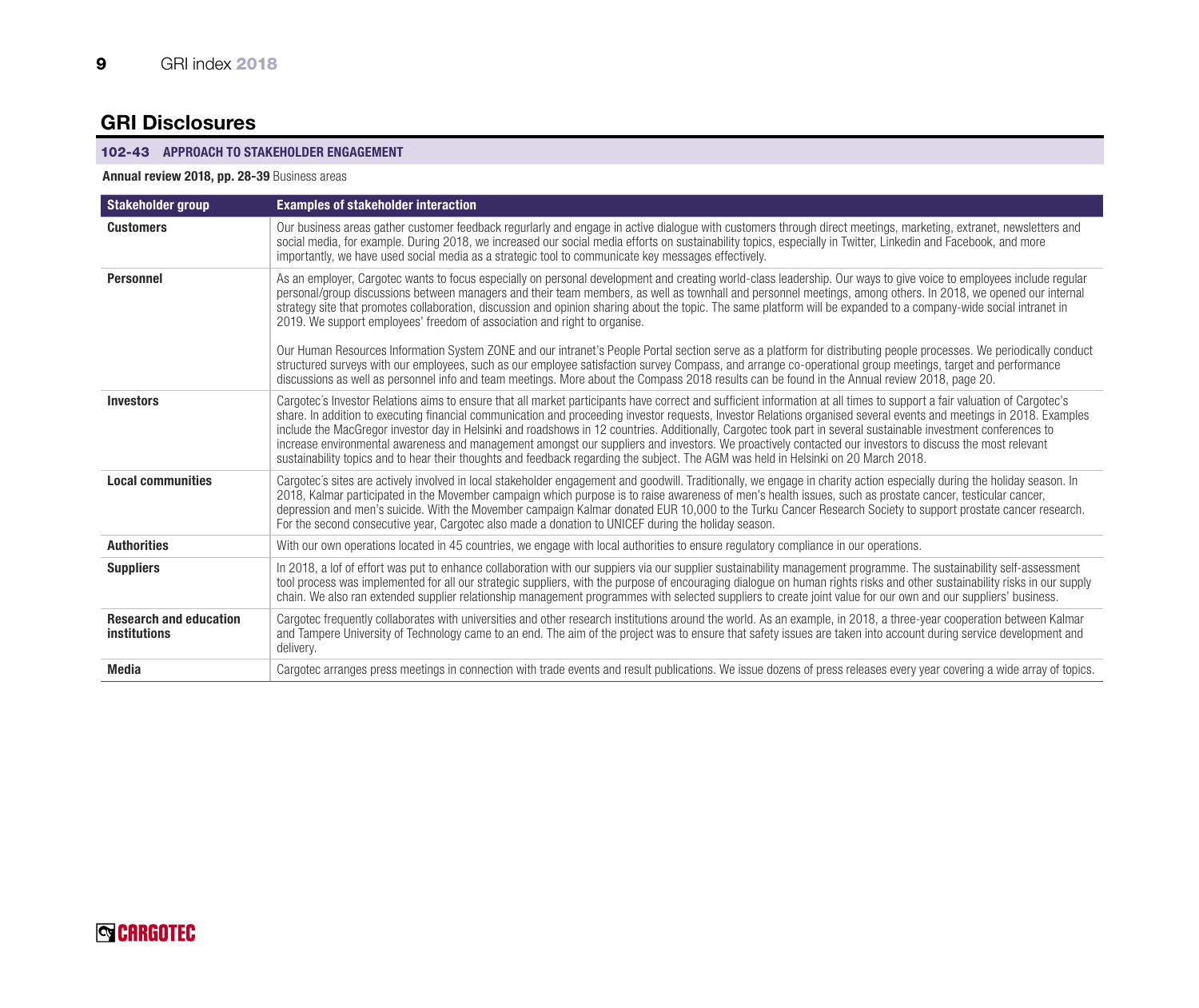#### 102-44 KEY TOPICS AND CONCERNS RAISED

Interaction with our employees builds a foundation for executing our strategy. Structured methods of gathering employee feedback include our employee engagement survey Compass. In 2018, Compass received a response rate of 85 percent (2017: 86). Employee engagement has slightly declined to 67 percent (2017: 69). Development areas include helping our employees to understand our strategic direction better and to have more confidence in it.

Cargotec Business Services (CBS), operating out of Sofia, Bulgaria, was established in 2017. Serving the Finance, HR and Indirect procurement functions, CBS works to harmonise global processes across functions, business units and regions. By the end of 2018, CBS was live in six countries covering 25 percent of our total headcount. According to the current road map, all significant operating countries will be included in CBS by the end of 2020. Once the implementation is complete, CBS will be a strategic enabler for us, establishing one common way of delivering all business support services.

In February 2018, MacGregor entered into an agreement to acquire the marine and offshore businesses of TTS Group, a global provider of cargo handling equipment and services for merchant and offshore ships. Based on preliminary estimates, potential cost synergies of the integration are estimated to be around EUR 30-35 million on annual level and reached within three years from closing. The combination of MacGregor and TTS will produce greater scale and diversification and strengthen MacGregor's portfolio and market position. TTS and its joint ventures have approximately 830 employees globally. The biggest TTS teams are located in Germany, Norway, Sweden and China, where TTS has three joint ventures. The acquisition is subject to regulatory approvals in three markets. In 2018, MacGregor received approvals from the regulators in Germany and South Korea, but is waiting for the approval from the competition authority in China. MacGregor expects to close the transaction in Q1 2019. MacGregor has an integration team preparing integration, but the actual planning of the integration can only start after the completion of the deal.

During the year there were concerns raised in social media regarding the potential misusage of Cargotec solutions in Iran. We are aware of reports that Iran publicly executes people using cranes. We strongly condemn this kind of action and behaviour. Since 2012, we have not sold any products to Iran. We have produced over 500,000 loader cranes during the last 70 years. Many of these are sold second hand in the aftermarket. It is unfortunately impossible to control the flow of used equipment around the world. A crane sold in one country may end up in another without us having control over this.

#### REPORTING PRACTICE, ASPECTS AND BOUNDARIES

102-45 ENTITIES INCLUDED IN THE CONSOLIDATED FINANCIAL STATEMENT

Financial review 2018, pp. 21-31 Note 1. Accounting principles for the consolidated financial statements

#### 102-46 DEFINING REPORT CONTENT AND TOPIC BOUNDARIES

Annual review 2018, pp. 22-27 Sustainability as a competitive advantage **pp. 2-3** Sustainability accounting principles and reporting boundary

In 2018, significant changes were made to the reporting boundary, as company's non-assembly sites started reporting for the first time. One assembly site in Brazil was also added to the boundary. As of 2018, all Cargotec operations are included in the reporting boundary.

Cargotec aims to report on sustainability issues in a manner that meets the needs of our customers, investors and other stakeholders. This review describes our work and sustainability focus areas, also taking into consideration the communication needs towards external stakeholders. Our strategy defines our sustainability approach and reporting principles.

The reported material indicators are based on our internal KPIs, measurements, processes and policy statements. To ensure that the review is comparable with other companies and fulfills requests by external stakeholders, our current sustainability reporting framework has been influenced by peer and competitor benchmarking, as well as day-to-day work that involves analysing investor and customer requests. Our sustainability reporting has also been influenced by requests arising from Cargotec's commitment to the UN Global Compact and other key international commitments and organisations relating to sustainability.

From 2010 onwards, Cargotec's sustainability reporting content has been approved by senior executive management representatives or the Executive Board. The reporting content of this 2018 review has been assessed by executive management representatives to evaluate its alignment with our strategy and sustainability targets, and to ensure that we report matters that are both internal priorities and of interest to our stakeholders. Although no major requirements were received from external stakeholders regarding the reporting content, we made some adjustments to further prioritise the material issues and ease comparisons in later reporting.

## **Q** CARGOTEC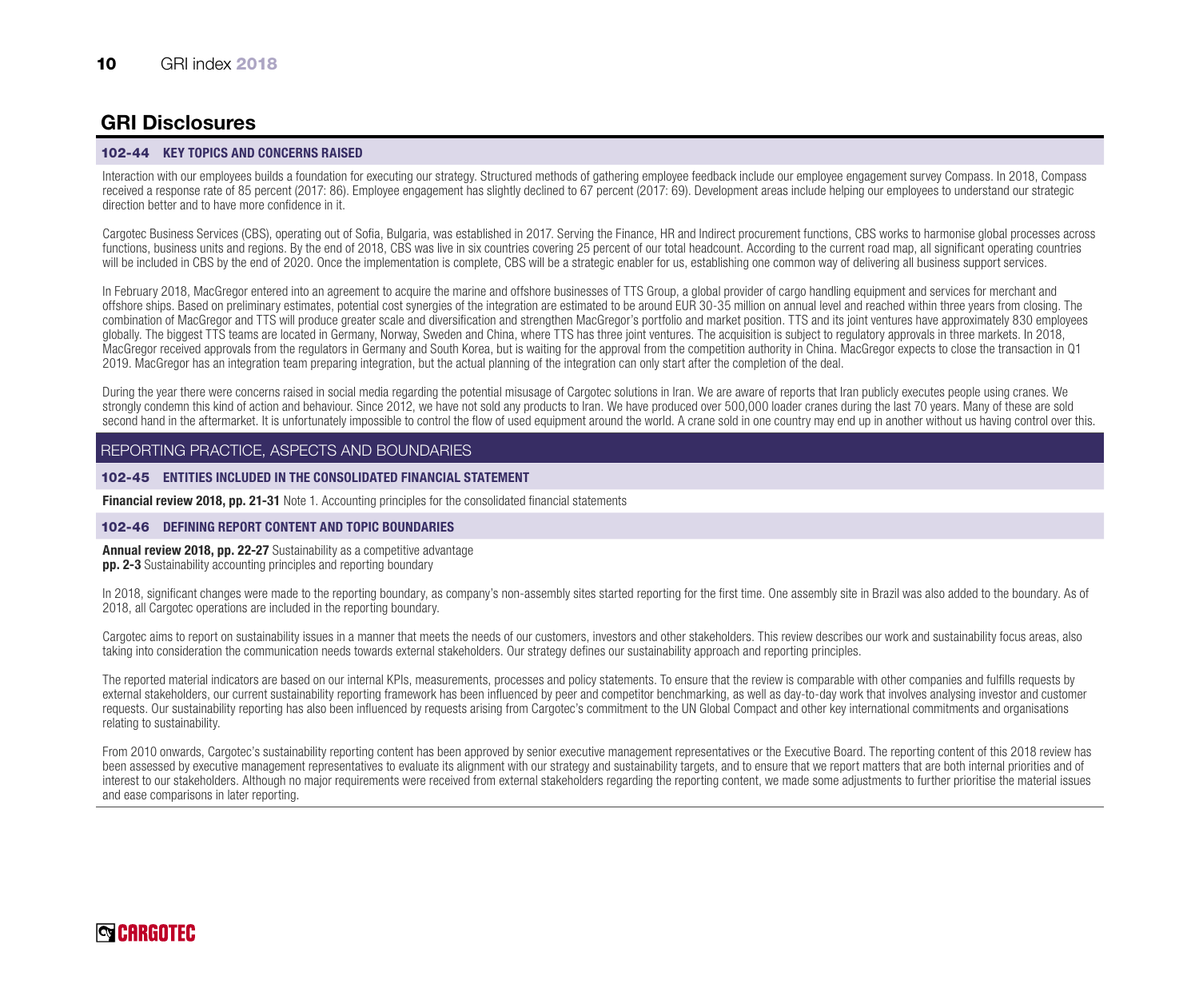|                 | <b>102-47 LIST OF MATERIAL TOPICS</b>         |                                                                                                                                                                                                                                                                                                                                                               |
|-----------------|-----------------------------------------------|---------------------------------------------------------------------------------------------------------------------------------------------------------------------------------------------------------------------------------------------------------------------------------------------------------------------------------------------------------------|
| <b>Category</b> |                                               | <b>Material aspects identified</b>                                                                                                                                                                                                                                                                                                                            |
|                 | <b>GRI 200: Economic</b>                      | 201: Economic performance, 205: Anti-corruption                                                                                                                                                                                                                                                                                                               |
|                 | <b>GRI 300: Environmental</b>                 | 302: Energy, 303: Water, 305: Emissions, 306: Effluents and waste, 308: Supplier environmental assessment                                                                                                                                                                                                                                                     |
| GRI 400: Social |                                               | 401: Employment, 402: Labour/management relations, 403: Occupational health and safety, 404: Training and education, 405: Diversity and equal opportunity,<br>407: Freedom of association and collective bargaining, 408: Child labour, 409: Forced or compulsory labour, 414: Supplier assessment for impacts on society.<br>416: Customer health and safety |
|                 |                                               | <b>pp. 2-3</b> Sustainability accounting principles and reporting boundary                                                                                                                                                                                                                                                                                    |
|                 | <b>102-48 RESTATEMENTS OF INFORMATION</b>     |                                                                                                                                                                                                                                                                                                                                                               |
|                 |                                               | pp. 2-3 Sustainability accounting principles and reporting boundary                                                                                                                                                                                                                                                                                           |
|                 | <b>102-49 CHANGES IN REPORTING</b>            |                                                                                                                                                                                                                                                                                                                                                               |
|                 |                                               | pp. 2-3 Sustainability accounting principles and reporting boundary                                                                                                                                                                                                                                                                                           |
|                 | 102-50 REPORTING PERIOD                       |                                                                                                                                                                                                                                                                                                                                                               |
|                 | 1 January-31 December 2018                    |                                                                                                                                                                                                                                                                                                                                                               |
|                 | <b>102-51 DATE OF THE MOST RECENT REPORT</b>  |                                                                                                                                                                                                                                                                                                                                                               |
|                 | Cargotec Annual Review 2017, 16 February 2018 |                                                                                                                                                                                                                                                                                                                                                               |
|                 | 102-52 REPORTING CYCLE                        |                                                                                                                                                                                                                                                                                                                                                               |
| Annual          |                                               |                                                                                                                                                                                                                                                                                                                                                               |
|                 |                                               | <b>102-53 CONTACT POINT FOR QUESTIONS REGARDING THE REPORT</b>                                                                                                                                                                                                                                                                                                |
|                 | communications@cargotec.com                   |                                                                                                                                                                                                                                                                                                                                                               |
|                 |                                               | <b>102-54 CLAIMS OF REPORTING IN ACCORDANCE WITH THE GRI STANDARDS</b>                                                                                                                                                                                                                                                                                        |
|                 |                                               | This review has been prepared in accordance with the GRI standards: Core option, defined by the global reporting initiative GRI. See the Independent limited assurance report on pp. 22-24. The external<br>assurance covers selected indicators under the specific standard disclosures.                                                                     |
|                 | <b>100 EE CDI CONTENT INDEV</b>               |                                                                                                                                                                                                                                                                                                                                                               |

| <b>102-55 GRI CONTENT INDEX</b>  |
|----------------------------------|
| pp. 4-21 GRI content index       |
| <b>102-56 EXTERNAL ASSURANCE</b> |

pp. 22-24 Independent limited assurance report

## **SCARGOTEC**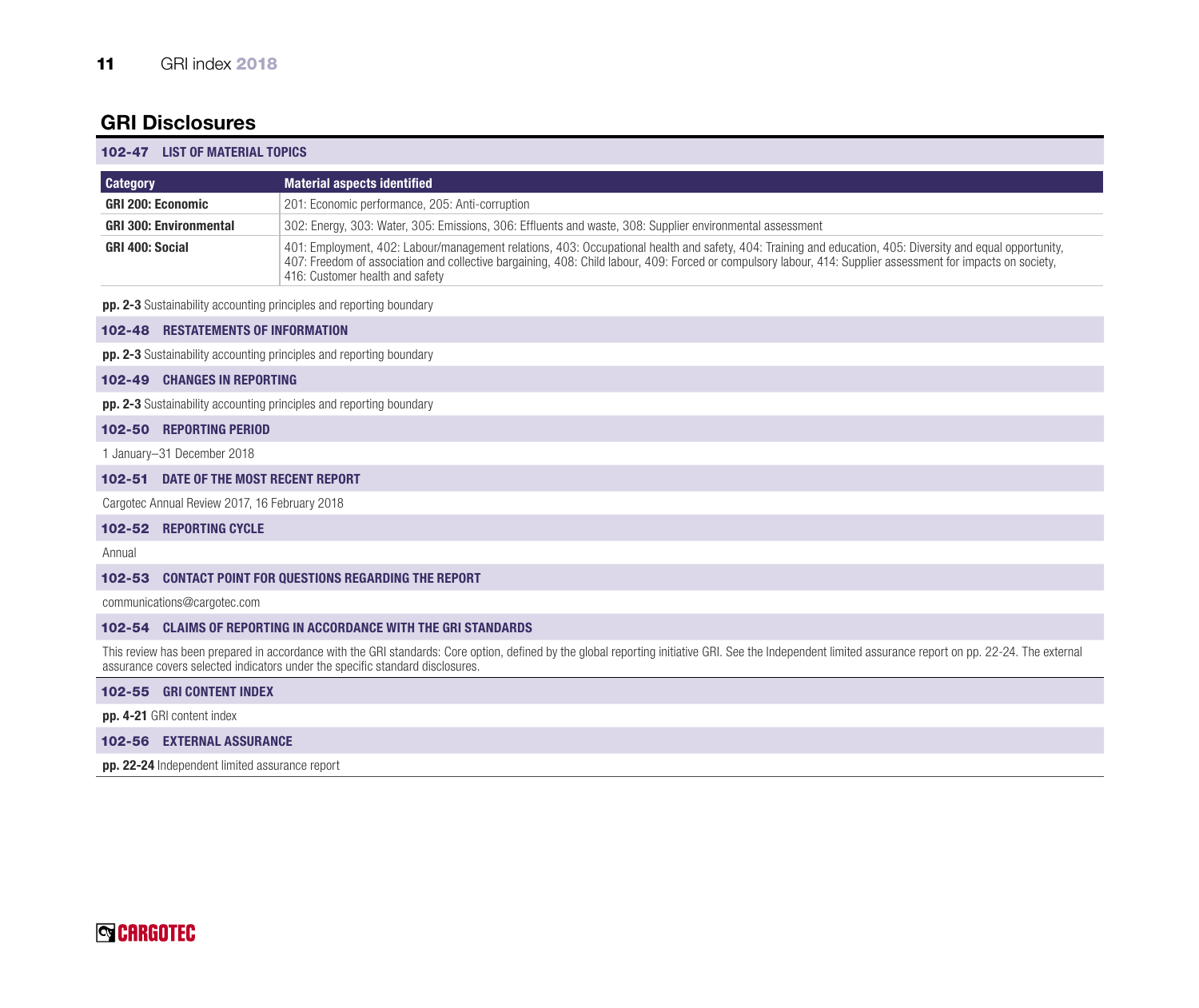#### GRI 103: MANAGEMENT APPROACH

#### 103-1 EXPLANATION FOR REPORTING THE MANAGEMENT APPROACH

Annual review 2018, pp. 10-21 Company Annual review 2018, pp. 28-39 Business areas Annual review 2018, pp. 22-27 Sustainability as a competitive advantage **pp. 2-3** Sustainability accounting principles and reporting boundary

#### 103-2 THE MANAGEMENT APPROACH AND ITS COMPONENTS UNGC Principle 1, 8

Annual review 2018, pp. 10-21 Company Annual review 2018, pp. 28-39 Business areas Annual review 2018, pp. 22-27 Sustainability as a competitive advantage

#### 103-3 EVALUATION OF THE MANAGEMENT APPROACH

Annual review 2018, pp. 10-21 Company Annual review 2018, pp. 28-39 Business areas Annual review 2018, pp. 22-27 Sustainability as a competitive advantage

The management approach is evaluated continuously as part of our operation. The impacts of our processes and tools on all our material topics are carefully assessed through the year. Constant improvements are made, so that the goals and targets that have been set for the year are achieved. Our processes and tools are evaluated through internal and external auditing processes and regular assessments are also done via engagement, customer and stakeholder surveys. Our sustainability work is evaluated on a yearly basis and improvements are made according to findings and recommendations.

#### GRI 200: ECONOMIC

#### GRI 201: ECONOMIC PERFORMANCE

#### 201-1 DIRECT ECONOMIC VALUE GENERATED AND DISTRIBUTED

| <b>Economic value generated and distributed, MEUR</b>                                                                               | 2018                     | 2017                     | 2016  |
|-------------------------------------------------------------------------------------------------------------------------------------|--------------------------|--------------------------|-------|
| <b>Economic value generated</b>                                                                                                     | 3,304                    | 3,250                    | 3,514 |
| Sales                                                                                                                               | 3,304                    | 3,250                    | 3,514 |
| <b>Economic value distributed</b>                                                                                                   | 3,136                    | 3,111                    | 3,350 |
| Purchases                                                                                                                           | 2,315                    | 2,223                    | 2,495 |
| Wages and benefits                                                                                                                  | 701                      | 715                      | 717   |
| Interest expenses                                                                                                                   | 20                       | 19                       | 22    |
| Income taxes                                                                                                                        | 30                       | 86                       | 55    |
| Dividends*                                                                                                                          | $71*$                    | 68                       | 61    |
| Donations**                                                                                                                         | $\overline{\phantom{a}}$ | $\overline{\phantom{a}}$ |       |
| <b>Economic value retained</b>                                                                                                      | 167                      | 139                      | 164   |
| * Dividende in 2010 are beend on the Deard of Directors' proposal Actual dividende are confirmed in the Annual Conoral Meeting 2010 |                          |                          |       |

\* Dividends in 2018 are based on the Board of Directors' proposal. Actual dividends are confirmed in the Annual General Meeting 2019.

\*\* Donations are paid from the retained earnings according to the decision made in the Annual General Meeting.

Year 2017 financial figures have been restated according to the new and amended IFRS accounting principles adopted on January 1, 2018.

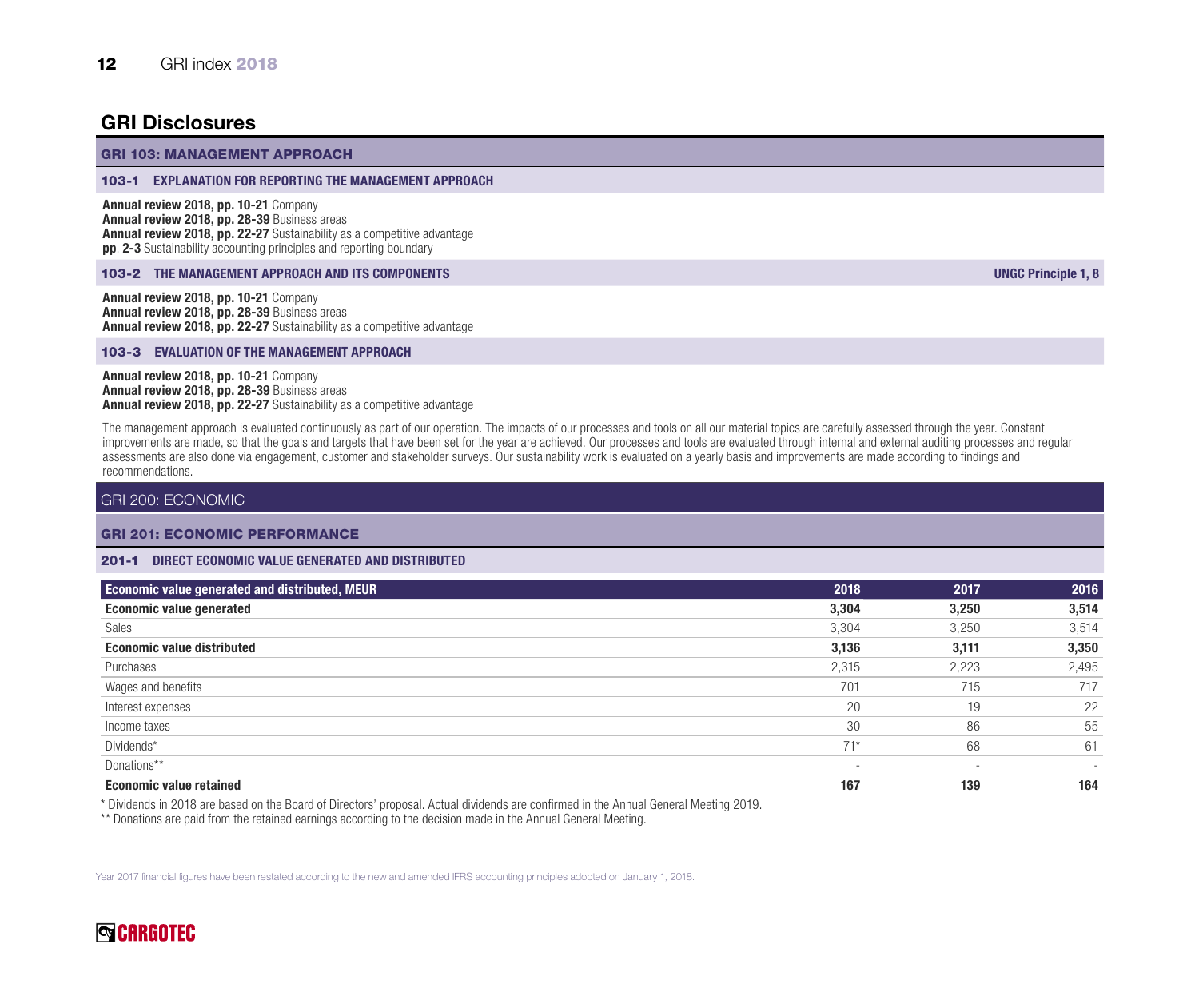#### 201-3 DEFINED BENEFIT PLAN OBLIGATIONS AND OTHER RETIREMENT PLANS

#### Financial review 2018, pp. 44-46 Note 12. Post employment benefits

#### GRI 205: ANTI-CORRUPTION

#### 205-1 OPERATIONS ASSESSED FOR RISKS RELATED TO CORRUPTION UNGC Principle 10

Cargotec does business on a global scale and our industry is exposed to compliance risks relating, for example, to doing business in remote locations, bidding for large projects for customers that are governmentally owned as well as the use of sales intermediaries in countries where we do not have our own sales offices. The ethics and compliance team conducts regular risk assessments, including site visits, to ensure that adequate procedures are put in place to mitigate the risks.

#### 205-2 COMMUNICATION AND TRAINING ABOUT ANTI-CORRUPTION POLICIES AND PROCEDURES UNGC Principle 10

Cargotec Board of Directors receives an annual update from the Ethics and Compliance team. In addition, the Board's Audit and Risk Committee receives periodic updates on anti-corruption activities and other Code of Conduct matters during the year. The Extended Executive Board also has a monthly Code of Conduct panel where the topics are communicated and discussed. During the previous years, the E&C team has focused heavily on training and awareness efforts. Particular priority has been placed on face-to-face workshops with key risk groups. Based on the input from these workshops, the focus areas for 2018 have been risk assessments and Code of Conduct cases, conflicts of interest and third party management.

The Code of Conduct is part of new employees' initiation, and participation in the Code of Conduct e-learning course is revised during the personal development plan (PDP) discussion. The Code of Conduct e-learning course was completed by 8,748 employees (72%) during the year (2017: 82%\*). Due to some M&A processes, approximately 300 employees were not able to complete the CoC e-learning during the year, and will be asked to do so during 2019. Onsite training workshops were also arranged for employees without an e-mail address or access to intranet.

\* In 2017 the target group included only employees with an individual company email address and access to the intranet, whereas in 2018, the target group for the e-learning course was all Cargotec employees.

In 2018, a new conflict of interest instruction was launched and a formal process for declaring and disclosing possible conflict of interest risk was implemented in collaboration with the HR organisation. A new third party policy was also approved. The policy stipulates formal criteria for managing E&C risks relating to third parties involved in sales, supply chain, mergers and acquisitions, as well as in joint ventures. More detailed instructions are being drafted and a process for third party screening and risk assessments for sales intermediaries is being developed by Cargotec Business Services (CBS). The target is to replace the current agent instruction with an updated instruction and process during 2019. Significant improvements have also been made to integrate E&C pre- and post-acquisition risk assessments into the M&A process.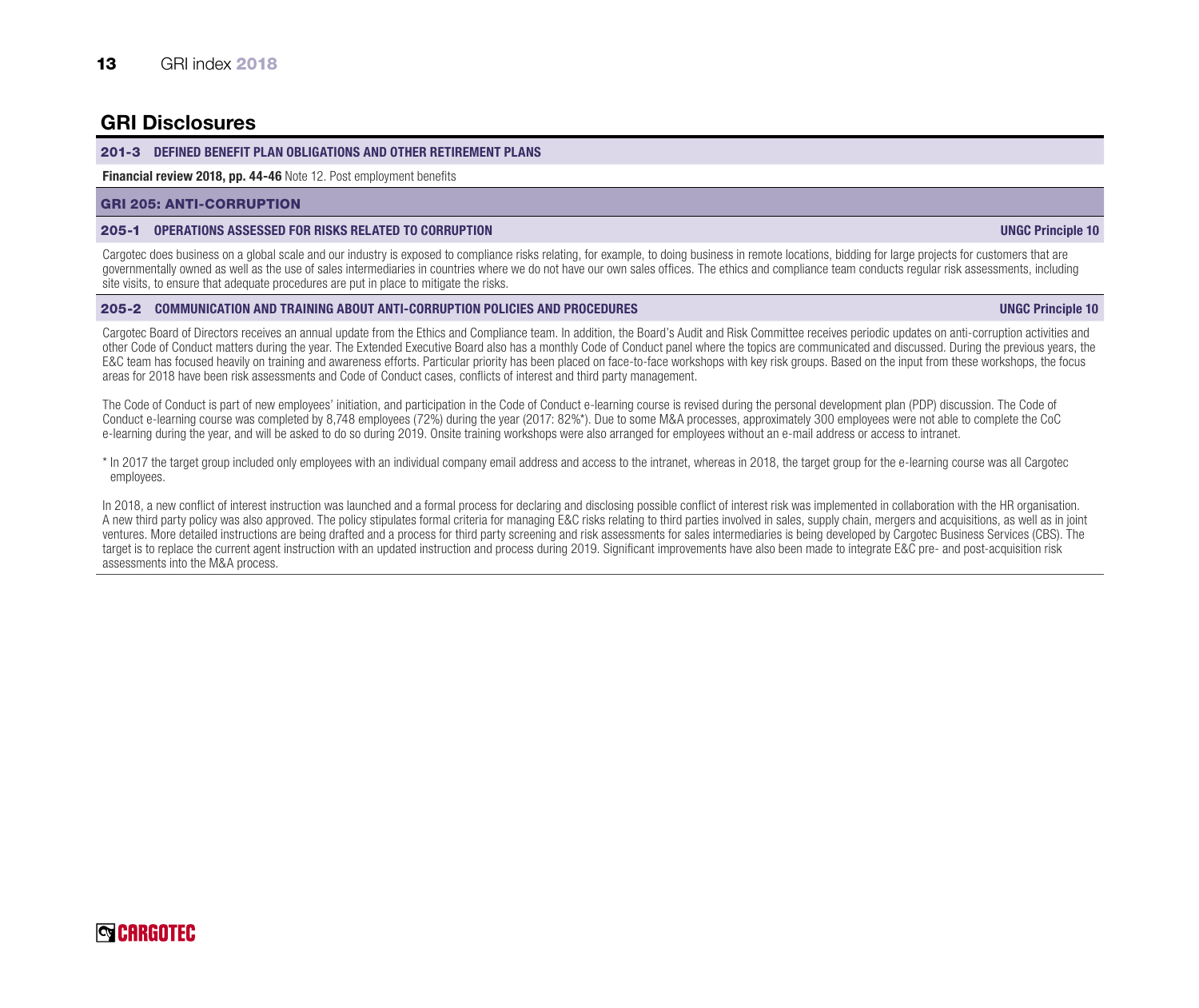| <b>GRI 300: ENVIRONMENTAL</b>                                  |                               |                               |                               |                               |
|----------------------------------------------------------------|-------------------------------|-------------------------------|-------------------------------|-------------------------------|
| <b>GRI 302: ENERGY</b>                                         |                               |                               |                               |                               |
| <b>ENERGY CONSUMPTION WITHIN THE ORGANISATION</b><br>$302 - 1$ |                               |                               |                               | <b>UNGC Principle 7, 8</b>    |
| <b>Energy consumption, TJ</b>                                  | 2018<br><b>Cargotec total</b> | 2018<br><b>Assembly sites</b> | 2017<br><b>Assembly sites</b> | 2016<br><b>Assembly sites</b> |
| Direct energy consumption                                      | 293.6                         | 134.4                         | 131.6                         | 156.4                         |
| Non-renewable sources                                          | 292.3                         | 133.4                         | 130.3                         | 155.9                         |
| Diesel                                                         | 166.9                         | 42.9                          | 39.8                          | 34.9                          |
| Gasoline, kerosene, LFO                                        | 26.2                          | 9.5                           | 7.7                           | 11.2                          |
| Liquified petroleum gas                                        | 16.5                          | 14.9                          | 15.8                          | 15.3                          |
| Natural gas                                                    | 82.8                          | 66.1                          | 67                            | 94.5                          |
| Renewable sources                                              | 1.4                           |                               | 1.3                           | 0.5                           |
| Wood pellets                                                   | 0.6                           | 0.6                           | 0.5                           | 0.5                           |
| Solar energy*                                                  | 0.8                           | 0.4                           | 0.8                           | 0.1                           |
| Indirect energy consumption                                    | 280.2                         | 222.1                         | 219.7                         | 234.7                         |
| Electricity<br>- renewable sources**                           | 201.8<br>63.4                 | 151.1<br>52.4                 | 154.8                         | 170.9                         |
| District heat<br>- renewable sources                           | 78.4<br>19.6                  | 71<br>19.6                    | 64.9                          | 63.8                          |
| <b>Total energy consumption</b>                                | 573.8                         | 356.4                         | 351.3                         | 391.1                         |

In 2018, significant changes were made to the reporting boundary, as the company's non-assembly sites started reporting for the first time. The data from the centralised EHS system has been considered consistent for the complete group for the first time in 2018, and therefore we have not been able to publish data including non-assembly sites previously. The centralised system gives us broader information about the organisation's complete energy consumption and GHG emissions, making it possible for us, for the first time, to really influence the data and set long time targets. As of 2018, all Cargotec operations are included in the reporting boundary as Cargotec total. The Assembly sites includes 18 assembly sites and two Technology and Competence Centres. This data is also published for 2018 for the data to be comparable to previous years.

Cargotec's total energy consumption amounted to 573.8 TJ in 2018. The total energy consumption of the assembly sites increased by one percent compared to 2017. One assembly site was added to the calculation during the year, which had an increasing effect on the overall figure.

\* Solar energy covers energy produced by solar panel installations on Cargotec sites. Our Tampere site has a test field which is mostly powered by solar panels.

\*\* In 2018, 100 percent of assembly sites, service sites and offices in Finland and Sweden were powered by renewable electricity, resulting in approximately 30 percent of Cargotec's electricity being renewable.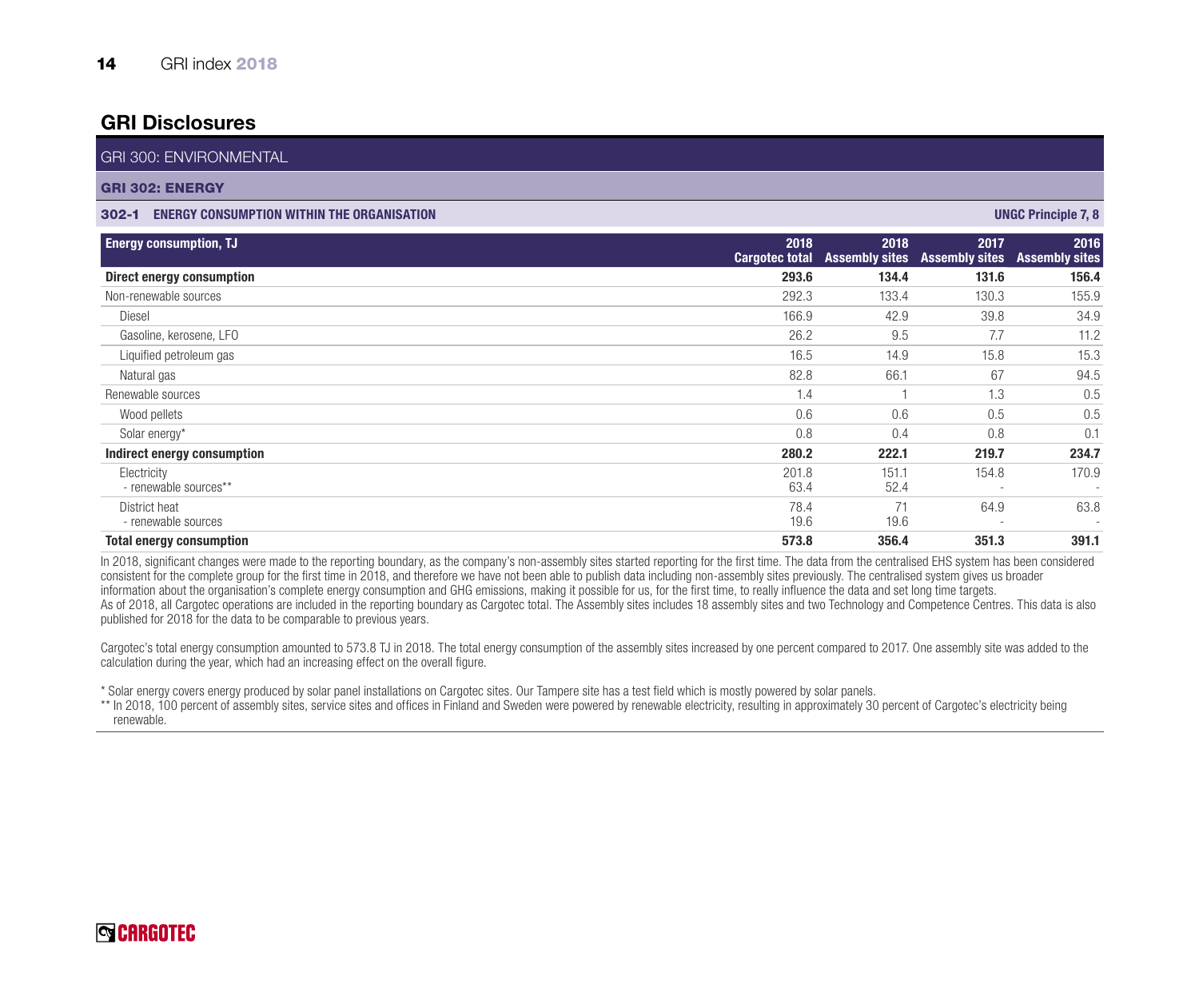| <b>ENERGY INTENSITY</b><br>$302 - 3$ |      |      | <b>UNGC Principle 8</b> |
|--------------------------------------|------|------|-------------------------|
| <b>Energy intensity</b>              | 2018 | 2017 | 2016                    |
| Energy intensity index               |      |      | 79<br>ت -               |

The energy intensity index is based on the ratio of total energy consumption and sales by sites included in the reporting boundary. The base year is 2014, where the index value is 100. In 2018, energy intensity decreased by 1.5 percent compared to 2017 and by 23 percent compared to the base year 2014.

In 2018, significant changes were made to the reporting boundary, as the company's non-assembly sites started reporting for the first time. Cargotec only publishes the intensity data for the assembly sites. The intensity figure for the complete group will be calculated with the base year being 2018, and published after sufficient comparable data is available.

#### 302-5 REDUCTIONS IN ENERGY REQUIREMENTS OF PRODUCTS AND SERVICES UNGC Principle 8, 9

#### Annual review 2018, pp. 28-39 Business areas

Annual review 2018, pp. 22-27 Sustainability as a competitive advantage

Cargotec's Offering for eco-efficiency concept consists of solutions that may enhance customers' sustainability with cleaner technologies, software solutions or services supporting circular economy. Our product range is wide, and there are currently no generally accepted industrial standards for evaluating the environmental impacts of our products or services. It is not possible to have one evaluation methodology or same parameters to evaluate all products or services, which is why we have developed evaluation methodologies and related parameters for individual products and services, when required by customers, requiation or other market development need. We do not publish calculation methodologies or detailed information about the technical achievements due to business confidentiality.

The products listed under this GRI indicator are those that have been included in our Offering for eco-efficiency portfolio. In 2018, 17 new products/solutions were added to the portfolio. All products included in the portfolio are audited externally by DNV GL, and the audit process is conducted once a year to quarantee the reliability and transparency of the eco-efficiency offering. A wider selection of products and services that help to mitigate environmental burden are presented in Cargotec's Offering for eco-efficiency concept. More information about our eco-efficient offering can be found at www.cargotec.com, www.kalmarglobal.com, www.hiab.com and www.macgregor.com.

As an example, Kalmar increased its Green Offering with new RMG cranes during the year. These cranes are mains driven (no diesel engine), so they are zero-emissions systems on-site. Kalmar RMG cranes also include energy recovery system for harvesting kinetic energy, improving the efficiency further. Kalmar RMGs can be tailored according to the customer's exact requirements. They have also full automation and connectivity possibilities including Kalmar Insight. RMGs are typically used in intermodal railway operations. This supports container traffic transformation from road trucks to railways, which is the most eco-efficient mode of land transportation.

#### GRI 303: WATER

| $303 - 1$<br><b>WATER WITHDRAWAL BY SOURCE</b>                                                      |        |        | <b>UNGC Principle 7, 8</b> |
|-----------------------------------------------------------------------------------------------------|--------|--------|----------------------------|
| <b>Water consumption, m<sup>3</sup></b>                                                             | 2018   | 2017   | 2016                       |
| Municipal water supplies                                                                            | 88.900 | 90.000 | 116,700                    |
| Citae are connected to public drainage eveteme. No process water is used at Carontec assembly sites |        |        |                            |

ic drainage systems. No process water is used at Cargotec assei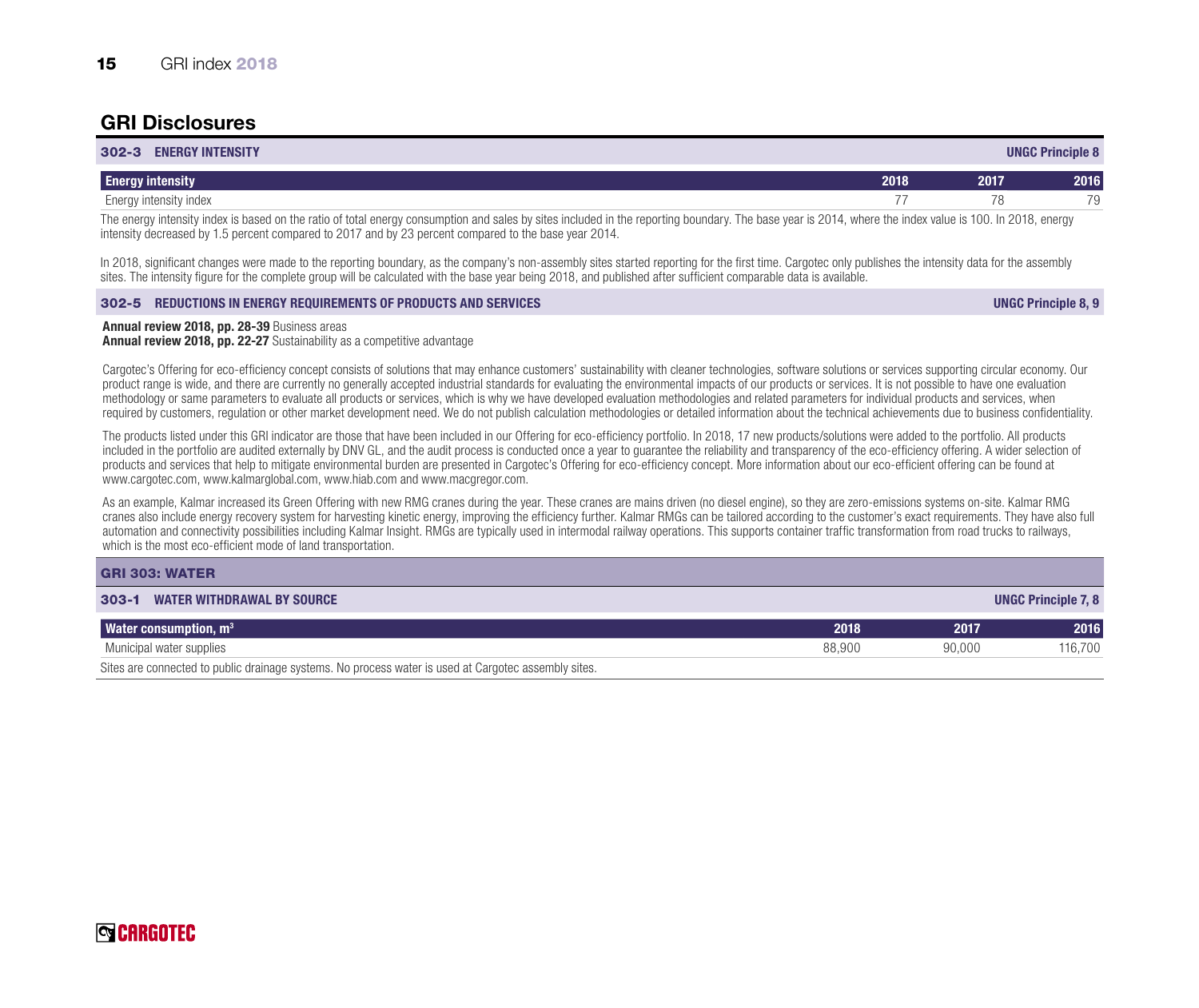| <b>GRI 305: EMISSIONS</b>                                                                                                                                                                                                     |                               |                               |                               |                               |
|-------------------------------------------------------------------------------------------------------------------------------------------------------------------------------------------------------------------------------|-------------------------------|-------------------------------|-------------------------------|-------------------------------|
| DIRECT (SCOPE 1) GREENHOUSE GAS EMISSIONS<br>$305 - 1$                                                                                                                                                                        |                               |                               |                               | <b>UNGC Principle 7, 8</b>    |
| <b>ENERGY INDIRECT (SCOPE 2) GREENHOUSE GAS EMISSIONS</b><br>$305 - 2$                                                                                                                                                        |                               |                               |                               | <b>UNGC Principle 7, 8</b>    |
| GHG emissions, tCO <sub>-</sub> e                                                                                                                                                                                             | 2018<br><b>Cargotec total</b> | 2018<br><b>Assembly sites</b> | 2017<br><b>Assembly sites</b> | 2016<br><b>Assembly sites</b> |
| Direct GHG emissions (Scope 1)                                                                                                                                                                                                | 20.100                        | 8,600                         | 8,400                         | 9.800                         |
| Indirect GHG emissions (Scope 2) location-based                                                                                                                                                                               | 28.600                        | 23.600                        | 23,500                        | 26,300                        |
| Indirect GHG emissions (Scope 2) market-based*                                                                                                                                                                                | 28.100                        | 22,300                        |                               |                               |
| Total (Scope 1 + Scope 2, location-based)                                                                                                                                                                                     | 48.700                        | 32,200                        | 31,900                        | 36,000                        |
| 1. AAAA - Straff could be considered to a considerable considered to a considered the considered that the second that the considered the considered to a considered to a considered to a second considered to a considered to |                               |                               |                               |                               |

In 2018, significant changes were made to the reporting boundary, as the company's non-assembly sites started reporting for the first time. The data from the centralised EHS system has been considered consistent for the complete group for the first time in 2018, and therefore we have not been able to publish data including non-assembly sites previously. The centralised system gives us broader information about the organisation's complete energy consumption and GHG emissions, making it possible for us, for the first time, to really influence the data and set long time targets. As of 2018, all Cargotec operations are included in the reporting boundary as Cargotec total. The Assembly sites includes 18 assembly sites and two Technology and Competence Centres. This data is also published for 2018 for the data to be comparable to previous years.

Cargotec's total Scope 1 and Scope 2 (location-based) GHG emissions amounted to 48,700 tCO<sub>2</sub>e in 2018. For assembly sites, both Scope 1 and Scope 2 GHG emissions increased compared to 2017. Scope 1 GHG emissions increased by 2 percent and Scope 2 emissions by 0.4 percent. The increase in total GHG emissions was 1 percent compared to 2017.

\* The market-based emissions were calculated for the first time in 2018, using contractual emissions factors for Finland and Sweden, and residual mix emission factors for other European countries. Average grid emission factors published by the International Energy Agency (IEA) were used for the remaining countries. Approximately 30 percent of the electricity used was renewable; however, due to the high residual mix emission factors, it does not significantly impact the final emissions.

#### 305-3 OTHER INDIRECT (SCOPE 3) GREENHOUSE GAS EMISSIONS

| ω۵<br>Scop.<br>luu.e                          | 2018  | 2017                                    |
|-----------------------------------------------|-------|-----------------------------------------|
| GHG<br>air trave<br>business<br>$\cdots$ nnum | 1,000 | $\sim$ 000<br>$. \cup. \cup \cup \cdot$ |

Scope 3 business air travel emissions are reported for the first time in 2018. The reported emissions have not been identified as the company's most significant Scope 3 emissions. No other Scope 3 data is currently valid and therefore it is not published.

The Scope 3 emissions include air travel emissions from the entire group.

| $305 - 4$<br><b>GREENHOUSE GAS (GHG) EMISSIONS INTENSITY</b> |      |      | <b>UNGC Principle 8</b> |
|--------------------------------------------------------------|------|------|-------------------------|
| <b>Greenhouse Gas (GHG) emissions intensity</b>              | 2018 | 2017 | 2016                    |
| GHG emissions intensity index                                |      |      | 86                      |

The GHG emissions intensity is based on the ratio of total greenhouse gases and sales by sites included in the reporting boundary. The base year is 2014, where the index value is 100. In 2018, the GHG emissions intensity decreased by 2 percent compared to 2017 and by 19 percent compared to base year 2014.

In 2018, significant changes were made to the reporting boundary, as the company's non-assembly sites started reporting for the first time. Cargotec only publishes the intensity data for the assembly sites. The intensity figure for the complete group will be calculated with the base year being 2018, and published after sufficient comparable data is available.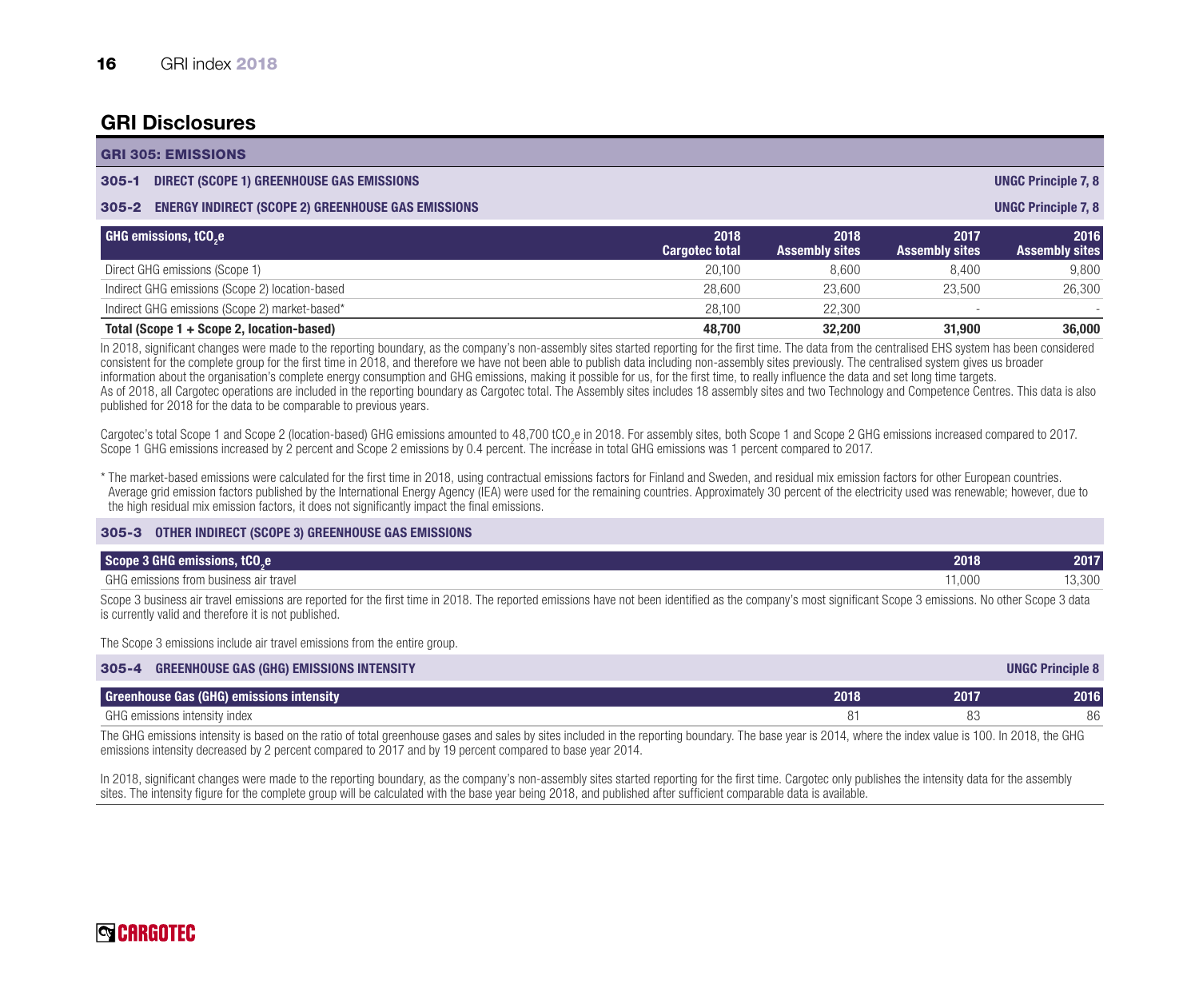| NITROGEN OXIDES (NO <sub>x</sub> ), SULFUR OXIDES (SO <sub>x</sub> ), AND OTHER SIGNIFICANT AIR EMISSIONS<br>$305 - 7$                |        |        | <b>UNGC Principle 7, 8</b> |
|---------------------------------------------------------------------------------------------------------------------------------------|--------|--------|----------------------------|
| <b>Weight of emissions, t</b>                                                                                                         | 2018   | 2017   | 2016                       |
| Nitrogen oxides $(NO_x)$                                                                                                              | 2.1    | 2.4    | 2.3                        |
| Particulate matter (PM)                                                                                                               | 0.9    | 0.9    | 2.0                        |
| Sulphur oxides (SO <sub>v</sub> )                                                                                                     | 0.3    | 0.4    | 0.4                        |
| Volatile organic compounds (VOC)                                                                                                      | 75.5   | 70.9   | 66.1                       |
| <b>GRI 306: EFFLUENTS AND WASTE</b>                                                                                                   |        |        |                            |
| <b>WASTE BY TYPE AND DISPOSAL METHOD</b><br>$306 - 2$                                                                                 |        |        | <b>UNGC Principle 8</b>    |
| <b>Weight of waste, t</b>                                                                                                             | 2018   | 2017   | 2016                       |
| <b>Hazardous waste</b>                                                                                                                | 650    | 600    | 600                        |
| Non-hazardous waste                                                                                                                   | 11,400 | 10,500 | 10,000                     |
| of which recycled                                                                                                                     | 9,300  | 9,400  | 8,700                      |
| <b>Total</b>                                                                                                                          | 12,050 | 11,100 | 10,700                     |
| Approximately 78 percent of the waste generated at Cargotec sites is metal, aluminum and wood waste, which have high recycling value. |        |        |                            |
| <b>SIGNIFICANT SPILLS</b><br>$306 - 3$                                                                                                |        |        | <b>UNGC Principle 8</b>    |
| No significant spills occurred during the reporting period.                                                                           |        |        |                            |
| <b>GRI 308: SUPPLIER ENVIRONMENTAL ASSESSMENT</b>                                                                                     |        |        |                            |

308-1 NEW SUPPLIERS THAT WERE SCREENED USING ENVIRONMENTAL CRITERIA UNGC Principle 8

Cargotec's supplier criteria include elements to audit the compliance of the supplier regarding the management of labour practices, human rights, anti-corruption and the environment. 20 percent of the questions in the supplier assessment checklist are related to these topics. In 2018, 100 percent of new direct material suppliers were audited against the labour practice, human rights and environmental management criteria.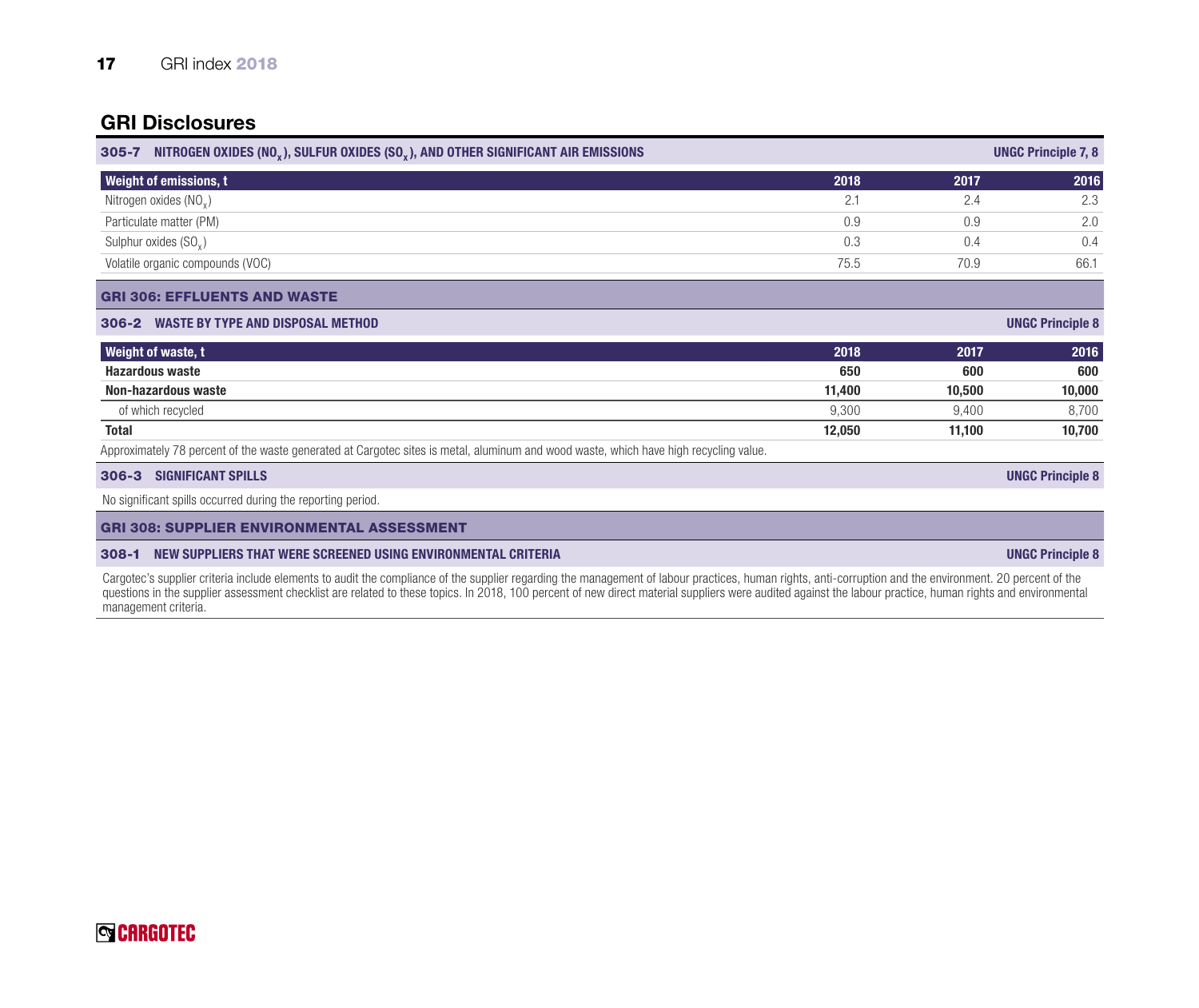|                            |                            | <b>UNGC Principle 6</b> |
|----------------------------|----------------------------|-------------------------|
| <b>Number of employees</b> |                            | $\%$                    |
| 2,412                      |                            | 22                      |
| 1,441                      |                            | 13                      |
| 740                        |                            | $\overline{7}$          |
|                            |                            |                         |
|                            |                            | New hire rate %         |
|                            |                            |                         |
| 1,859                      | 77                         | 21                      |
| 553                        | 23                         | 28                      |
|                            |                            |                         |
| 625                        | 26                         | 50                      |
| 1,388                      | 58                         | 21                      |
| 399                        | 17                         | 14                      |
|                            |                            |                         |
| 446                        | 18                         | 28                      |
| 266                        | 11                         | 13                      |
| 1,700                      | 70                         | 24                      |
|                            | <b>Number of employees</b> | % of total              |

| <b>Employee turnover by gender, age group and region</b> | <b>Number of employees</b> | % of total | Turnover rate % |
|----------------------------------------------------------|----------------------------|------------|-----------------|
| By gender                                                |                            |            |                 |
| Male                                                     | 1,114                      | 77         | 13              |
| Female                                                   | 327                        | 23         | 16              |
| By age group                                             |                            |            |                 |
| Under 30 years old                                       | 219                        | 15         | 17              |
| 30-50 years old                                          | 808                        | 56         | 12              |
| Over 50 years old                                        | 414                        | 29         | 14              |
| <b>By region</b>                                         |                            |            |                 |
| AMER                                                     | 415                        | 29         | 26              |
| APAC                                                     | 240                        | 17         | 12              |
| EMEA                                                     | 786                        | 55         | 11              |

The information about new hires and employee turnover includes only permanent employees.

The rate of new employee hires is the number of new hires divided by the number of all permanent employees at the end of 2018. The new hire rates within the employee breakdown categories are calculated by dividing the new hires within the category by the total number of permanent employees within the breakdown category. For example, the new hire rate for female employees is the number of new female hires divided by the number of all permanent female employees at the end of 2018. Turnover rates are calculated on similar basis as new hire rates.

## **SCARGOTEC**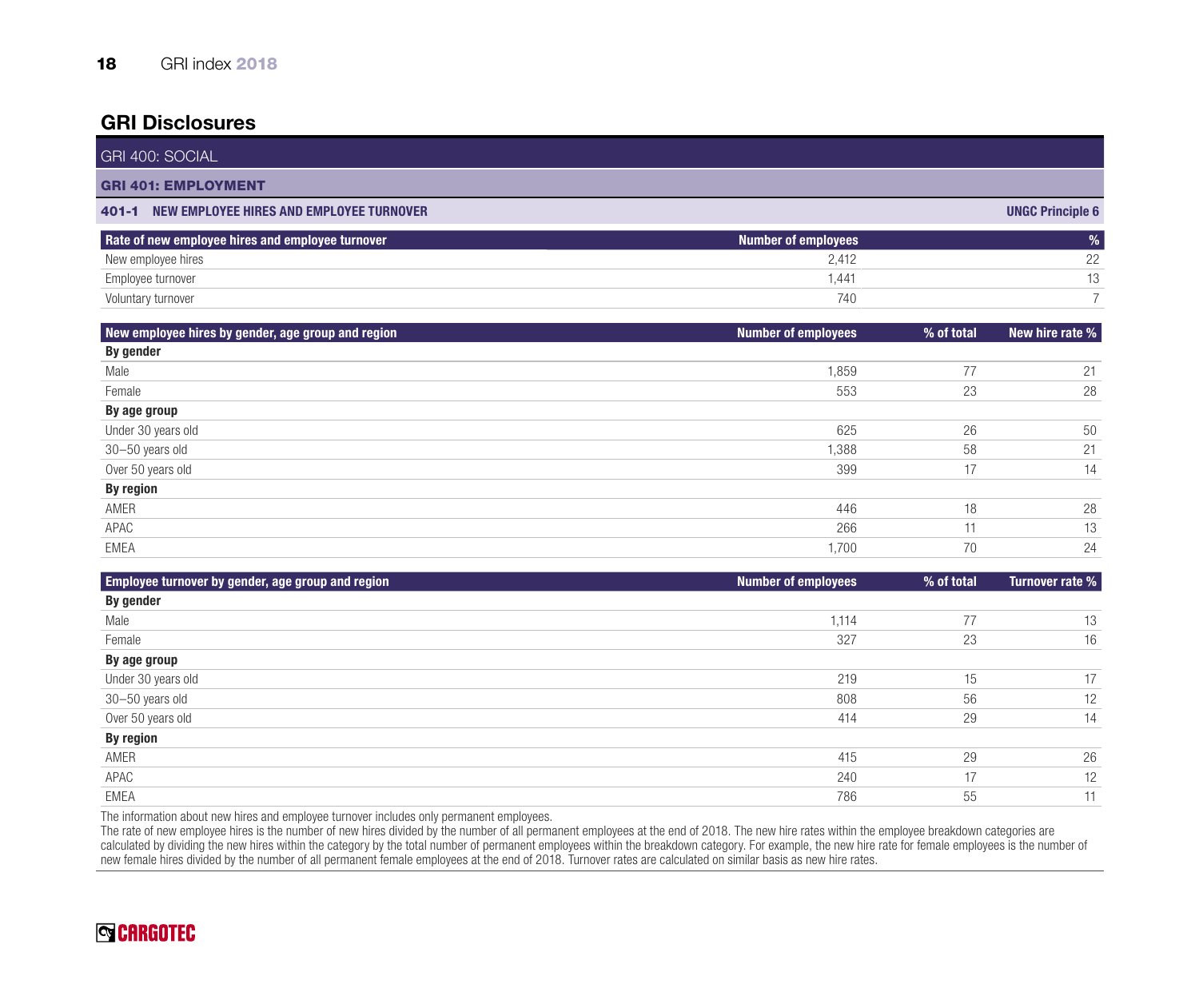#### GRI 402: LABOR/MANAGEMENT RELATIONS

#### 402-1 MINIMUM NOTICE PERIODS REGARDING OPERATIONAL CHANGES UNGC Principle 3

The minimum notice periods regarding operational changes are defined by national legislation and local collective bargaining agreements. Cargotec operates in various countries and complies with the local legislation.

GRI 403: OCCUPATIONAL HEALTH AND SAFETY

#### 403-1 WORKERS REPRESENTED IN FORMAL JOINT MANAGEMENT–WORKER HEALTH AND SAFETY COMMITTEES

86 percent of Cargotec employees have representation in occupational health and safety committees. Employees working at a particular site have representation in their respective committees. Because many of the service sites are small, no occupational health and safety committees exists, impacting the figures. At the assembly sites, 100 percent of the workers have representation in occupational health and safety committees.

#### 403-2 TYPE OF INJURY AND RATES OF INJURY, OCCUPATIONAL DISEASES, LOST DAYS, AND ABSENTEEISM, AND NUMBER OF WORK-RELATED FATALITIES

| Number of injuries by type                | 2018<br><b>Cargotec total</b> | 2018<br><b>Assembly sites</b> | 2017<br><b>Assembly sites</b> | 2016<br><b>Assembly sites</b> |
|-------------------------------------------|-------------------------------|-------------------------------|-------------------------------|-------------------------------|
| Back                                      | 30                            |                               |                               |                               |
| Eyes                                      |                               |                               |                               |                               |
| Feet                                      | 18                            |                               |                               |                               |
| Hands                                     | 69                            | 24                            | 18                            | 19.                           |
| Head                                      | 11                            |                               |                               |                               |
| Legs                                      | 25                            |                               |                               |                               |
| Multiple parts or whole body              |                               |                               |                               |                               |
| Neck                                      |                               |                               |                               |                               |
| Thorax                                    |                               |                               |                               |                               |
| <b>Total number of lost time injuries</b> | 181                           | 54                            | 49                            | 48                            |

| Number of lost time injuries by region | 2018<br>Cargotec total | 2018<br><b>Assembly sites</b> | 2017<br><b>Assembly sites</b> | 2016<br><b>Assembly sites</b> |
|----------------------------------------|------------------------|-------------------------------|-------------------------------|-------------------------------|
| AMER                                   |                        |                               |                               |                               |
| APAC                                   |                        |                               |                               |                               |
| EMEA                                   |                        |                               |                               | 34                            |

| Rate of injury (IIFR)*                               | 2018 | 2017 | 2016 |
|------------------------------------------------------|------|------|------|
| Assembly sites                                       |      |      | ັ.   |
| Assembly sites and Technology and Competence Centres | b.U  |      | 5.4  |
| Cargotec total, assembly & non-assembly sites        | ၓ.4  |      |      |

\* IIFR is the number of injuries per million hours worked. Injuries include incidents that lead to an absence of at least one day or shift. No work-related fatalities occurred during the reporting period of 2016–2017. One work-related fatality was reported during 2018.

## **SCARGOTEC**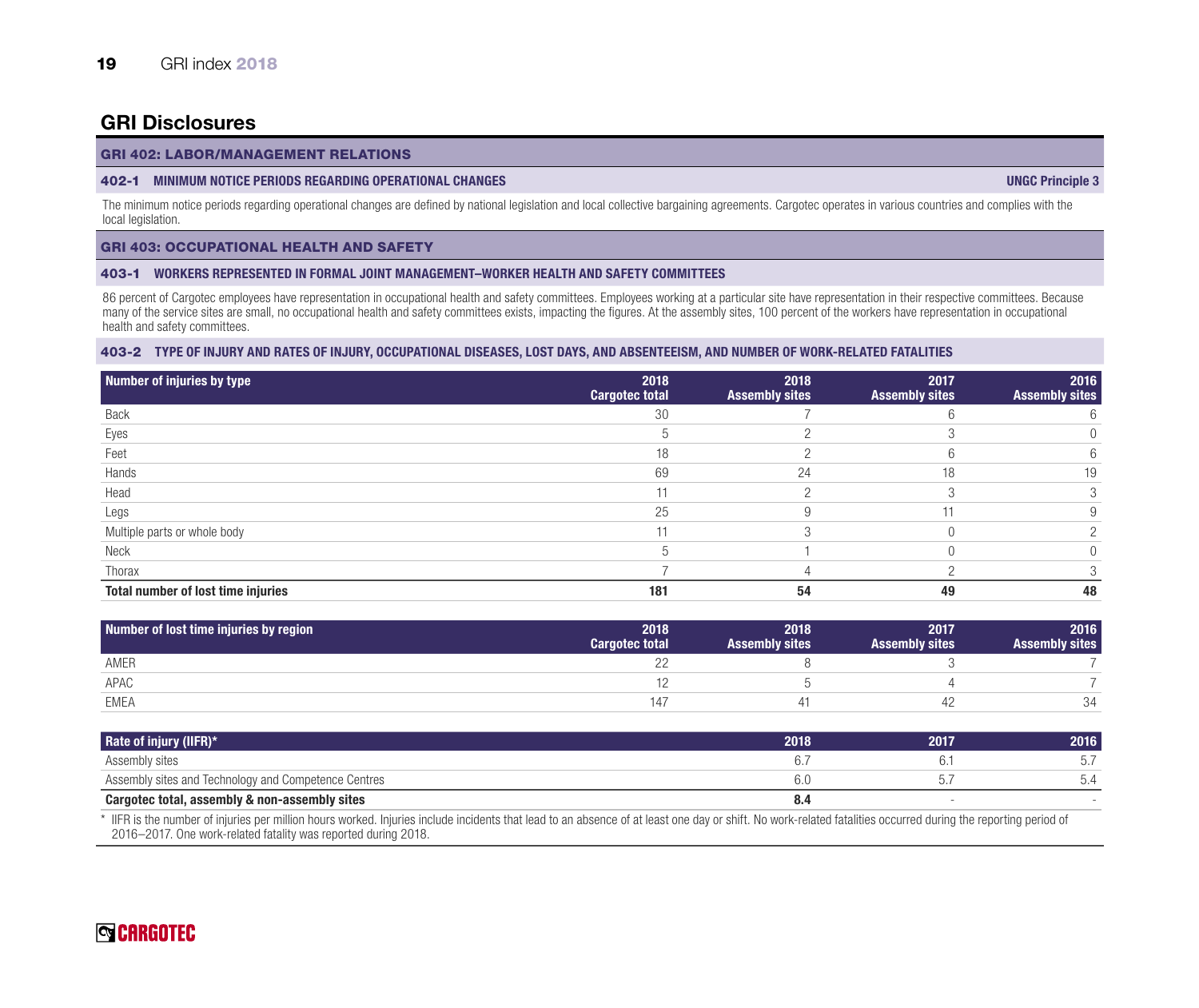#### 20 GRI index 2018

## GRI Disclosures

GRI 404: TRAINING AND EDUCATION

#### 404-3 PERCENTAGE OF EMPLOYEES RECEIVING REGULAR PERFORMANCE AND CAREER DEVELOPMENT REVIEWS UNGC Principle 6

Annual review 2018, pp. 18-21 World-class leadership supports success

#### GRI 405: DIVERSITY AND EQUAL OPPORTUNITY

#### 405-1 DIVERSITY OF GOVERNANCE BODIES AND EMPLOYEES UNGC Principle 6

| Composition of governance bodies and employees<br>by gender and age group, % | <b>Board of</b><br><b>Directors</b> | <b>Extended</b><br><b>Executive Board</b> | <b>Employees</b> |
|------------------------------------------------------------------------------|-------------------------------------|-------------------------------------------|------------------|
| Male                                                                         | 70                                  |                                           | 81               |
| Female                                                                       | 30                                  |                                           | 19               |
| Under 30 years old                                                           |                                     |                                           | 14               |
| 30-50 years old                                                              | 10                                  |                                           | 61               |
| Over 50 years old                                                            | 90                                  |                                           | 25               |

#### GRI 407: FREEDOM OF ASSOCIATION AND COLLECTIVE BARGAINING

#### 407-1 OPERATIONS AND SUPPLIERS IN WHICH THE RIGHT TO FREEDOM OF ASSOCIATION AND COLLECTIVE BARGAINING MAY BE AT RISK UNGC Principle 3

Cargotec's Code of Conduct and related policies state that Cargotec is committed to respecting international human rights and requests the same from its suppliers and agents. Fully aligned with Cargotec's own Code of Conduct, Cargotec has a specific supplier Code of Conduct, which has been delivered to strategic suppliers. Freedom of association, abolition of child labour and forced and compulsory labour are examples of the basic principles Cargotec demands from its suppliers.

The supplier code of conduct process is part of Cargotec's supplier sustainability management programme, with which Cargotec aims to mitigate any risks for breaching international human rights. During 2018, 100 percent of strategic suppliers were taken into a sustainability self-assessment tool, which focuses on screening human rights and other sustainability risks in our supply chain.

Additionally, Cargotec conducted a renewed human rights gap analysis on its operations. The main risks related to human rights violations were identified in the supply chain and M&A activities. Human rights risk management related to the supply chain is now included in the sourcing sustainability programme. Concerning human rights risks related to M&A, we conducted a review and process update to screen possible risks more clearly within each M&A case.

#### GRI 408: CHILD LABOUR

408-1 OPERATIONS AND SUPPLIERS AT SIGNIGICANT RISK FOR INCIDENTS OF CHILD LABOUR UNGC Principle 5

See 407-1

GRI 409: FORCED OR COMPULSORY LABOUR

409-1 OPERATIONS AND SUPPLIERS AT SIGNIFICANT RISK FOR INCIDENTS OF FORCED OR COMPULSORY LABOUR UNGC Principle 4

See 407-1

GRI 414: SUPPLIER ASSESSMENT FOR IMPACTS ON SOCIETY

#### 414-1 NEW SUPPLIERS THAT WERE SCREENED USING SOCIAL CRITERIA UNGC Principle 2

See 308-1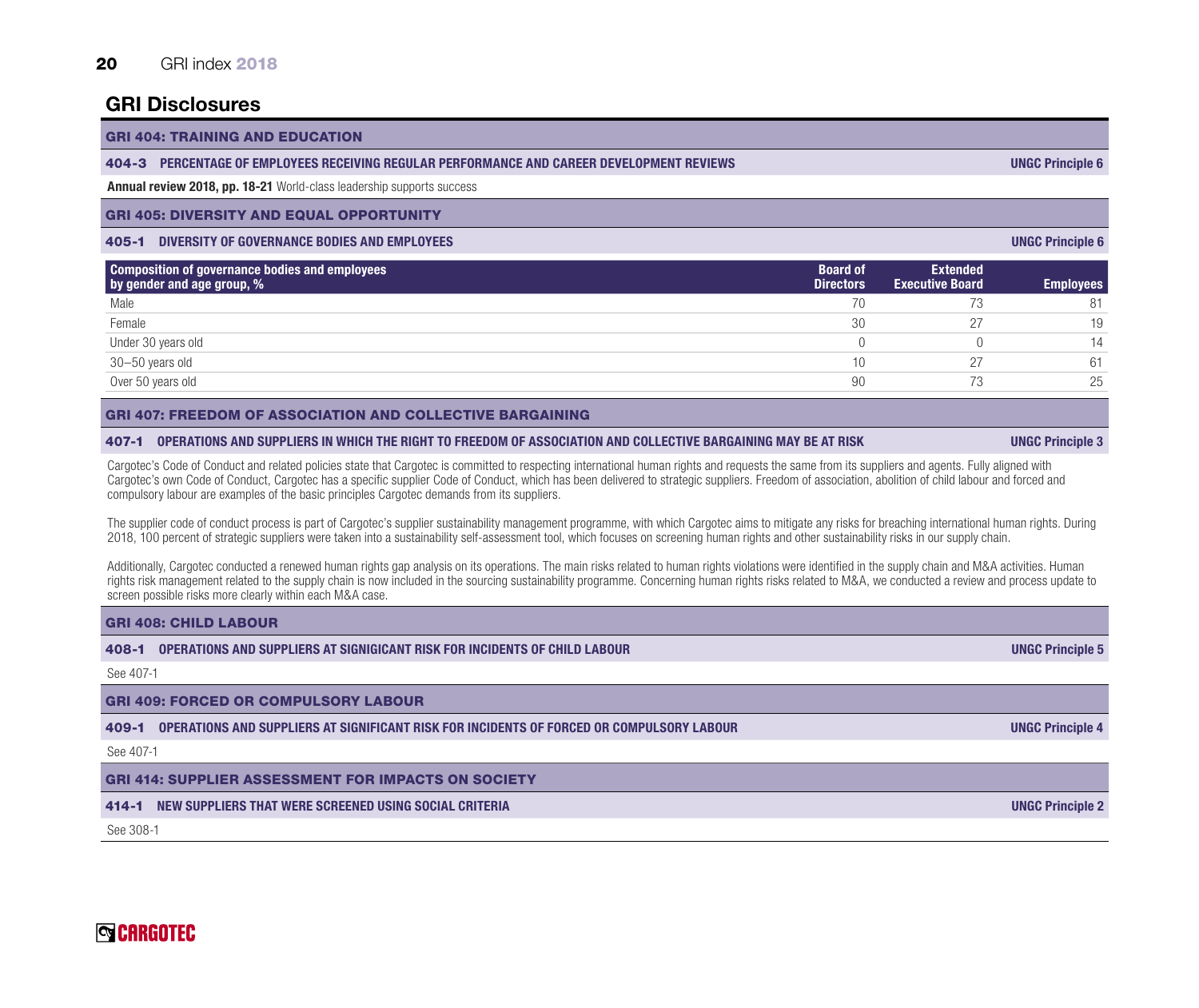#### GRI 416: CUSTOMER HEALTH AND SAFETY

#### 416-1 ASSESSMENT OF THE HEALTH AND SAFETY IMPACTS OF PRODUCT AND SERVICE CATEGORIES

100%.

Customer health and safety is the top priority in Cargotec's offering. Health and safety impacts are evaluated in all product categories. The scope of health and safety impact evaluation depends on the product type, usage, customer demands and existing regulative requirements. The EU Machinery directive and related standards guide the evaluation when applicable. Outside the EU, local regulations and product type, usage, requests are followed.

Products are tested carefully before being delivered to customers. Delivery processes that need special logistic solutions are assessed separately for possible risks to health and safety. The usage of products is tested carefully before delivery to customers and/or when the final assembly at the customer's facilities is carried out. Possible hazardous materials used in the components of the equipment are controlled with appropriate safety management practices and safety data sheets. Product safety is always taken into account in production planning.

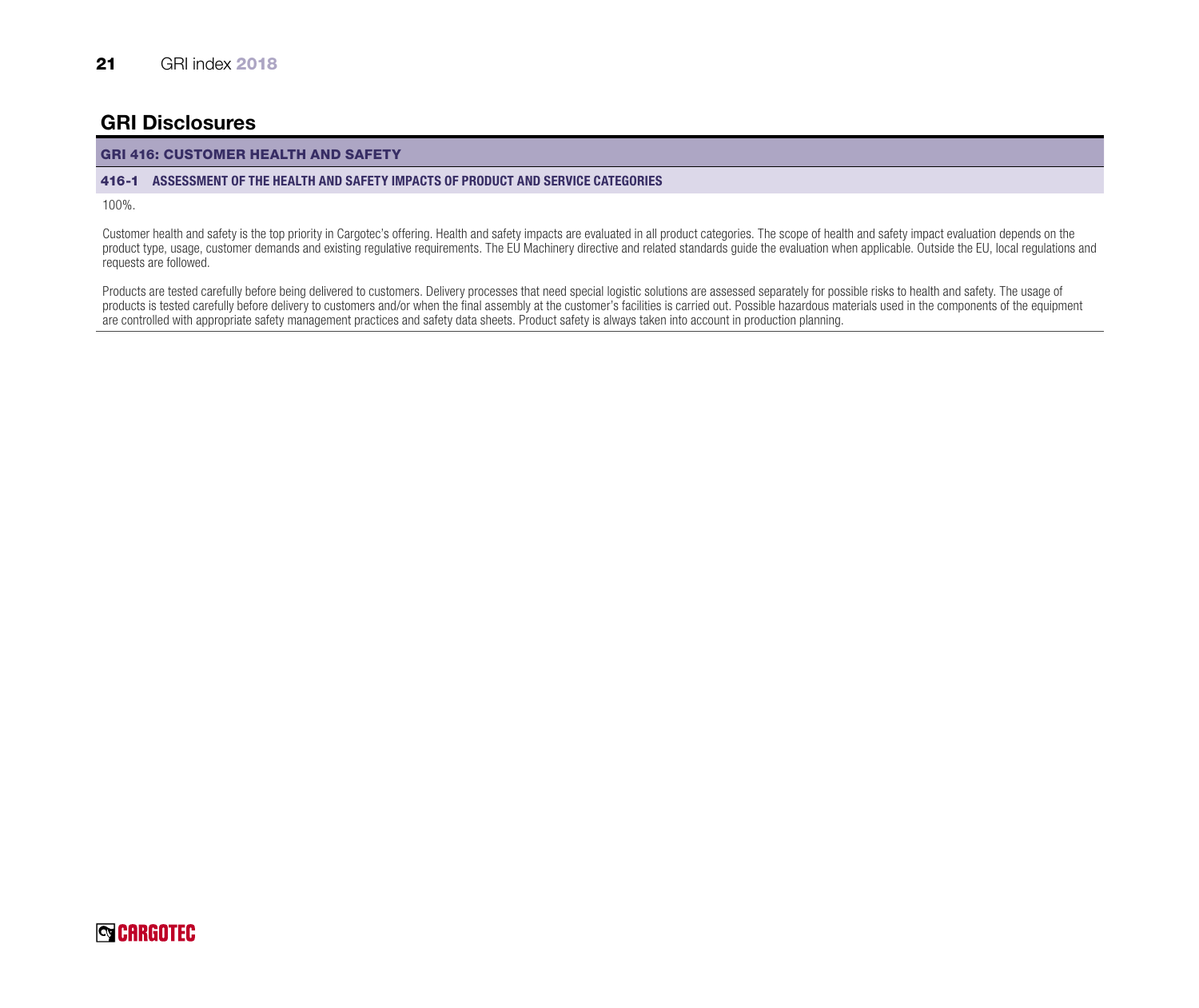## INDEPENDENT LIMITED ASSURANCE REPORT

## Scope of Engagement

Cargotec Corporation ("Cargotec") commissioned DNV GL Business Assurance Finland OY/AB ("DNV GL") to conduct a limited assurance engagement over Selected Information presented in the Non-financial Disclosures as a part of Review of Board of Directors (pages 8–10) and in the GRI index (pages 2–24) (the "Report") for the reporting period 1st January to 31st December 2018.

## Selected Information

The scope and boundary of our work is restricted to the key sustainability performance indicators and metrics included within the Report (the "Selected Information"), listed below:

- Sales of eco-efficiency product group (% of total net sales)
- Industrial injury frequency trend (IIFR)
- Compass Employee Engagement survey results:
	- Leadership index
	- Team climate index
	- Engagement index
	- Social responsibility index
	- Code of Conduct index
- Strategic suppliers conducting the sustainability self-assessment tool (%)
- Cargotec Code of Conduct training completion (%)
- Number of Code of Conduct compliance cases
- GRI 302-1 Energy consumption within the organization (TJ)
- GRI 302-3 Energy intensity (%)
- GRI 305-1 Direct greenhouse gas emissions (scope 1) (tCO<sub>2</sub>e)
- GRI 305-2 Indirect greenhouse gas emissions (scope 2) (tCO<sub>2</sub>e)
- GRI 305-4 Greenhouse gas emissions intensity (%)
- GRI 403-2 Number of injuries by type and by region
- GRI 308-1 and GRI 414-1 New suppliers screened using environmental, labour practices and human rights criteria (%)

To assess the Selected Information, which includes an assessment of the risk of material misstatement in the Report, we have used Global Reporting Initiative's GRI-standards (2016) and Cargotec's sustainability accounting principles, (the "Criteria", see page 2–3 of the GRI index).

We have not performed any work, and do not express any conclusion, on any other information that may be published in the Report or on Cargotec's website for the current reporting period.

## Our conclusion

Based on the procedures we have performed and the evidence we have obtained, nothing has come to our attention that causes us to believe that the Selected Information is not fairly stated and has not been prepared, in all material respects, in accordance with the Criteria.

This conclusion relates only to the Selected Information and is to be read in the context of this Assurance Report, in particular the inherent limitations explained below.

## Standard and level of assurance

We performed a limited assurance engagement in accordance with the International Standard on Assurance Engagements (ISAE) 3000 revised – 'Assurance Engagements other than Audits and Reviews of Historical Financial Information' (revised), issued by the International Auditing and Assurance Standards Board. This standard requires that

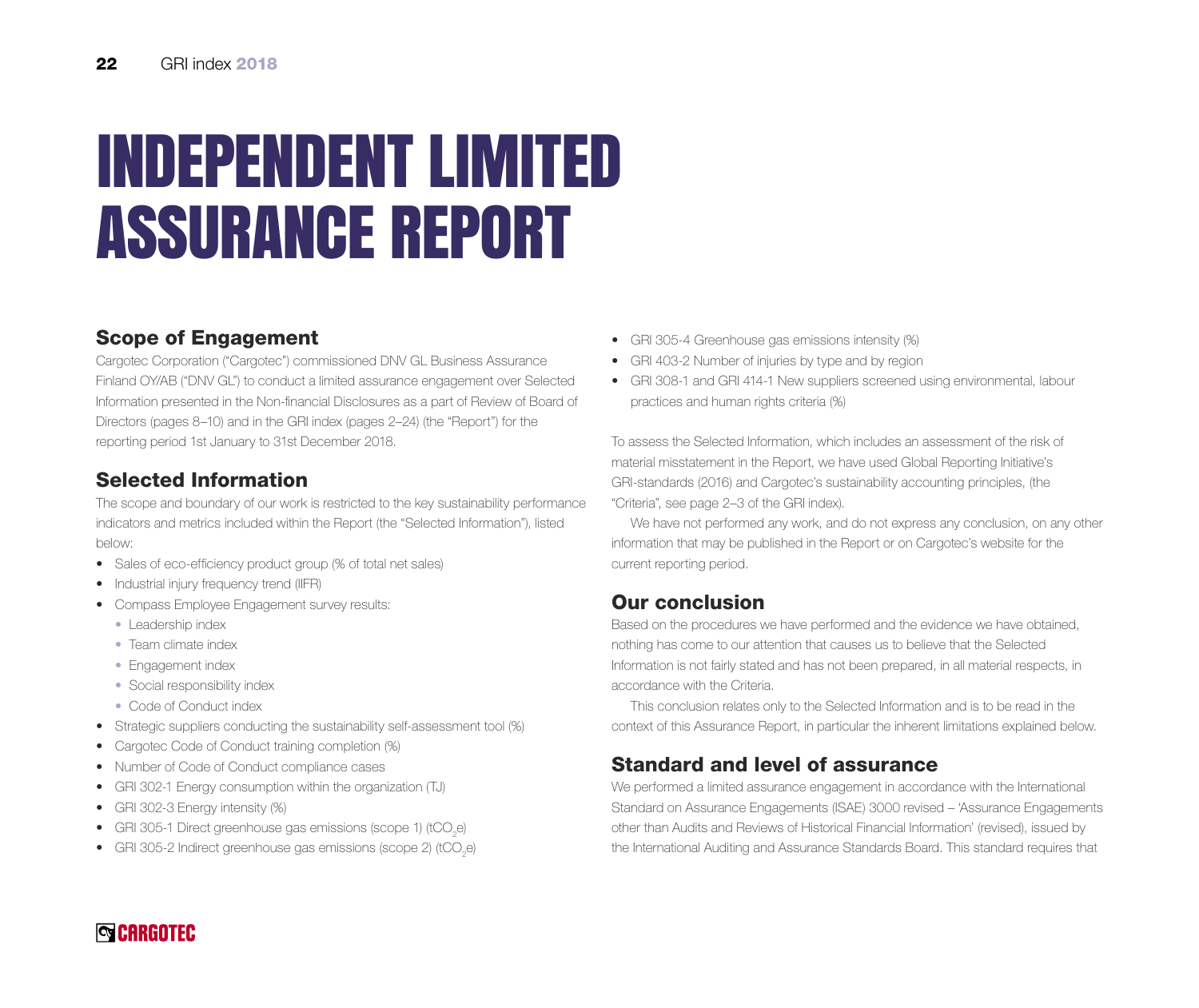we comply with ethical requirements and plan and perform the assurance engagement to obtain limited assurance.

DNV GL applies its own management standards and compliance policies for quality control, in accordance with ISO/IEC 17021:2011 - Conformity Assessment Requirements for bodies providing audit and certification of management systems, and accordingly maintains a comprehensive system of quality control including documented policies and procedures regarding compliance with ethical requirements, professional standards, and applicable legal and regulatory requirements.

The procedures performed in a limited assurance engagement vary in nature and timing from and are less detailed than those undertaken during a reasonable assurance engagement, so the level of assurance obtained is substantially lower than the assurance that would have been obtained had a reasonable assurance engagement been performed. We planned and performed our work to obtain the evidence we considered sufficient to provide a basis for our opinion, so that the risk of this conclusion being in error is reduced, but not reduced completely.

## Basis of our conclusion

We are required to plan and perform our work in order to consider the risk of material misstatement of the Selected Information; our work included, but was not restricted to:

- Assessing the appropriateness of the Criteria for the Selected Information;
- Conducting interviews with Cargotec's management to obtain an understanding of the data management systems and processes used to generate, aggregate and report the Selected Information;
- Five site visits and four video conferences to review process and systems for preparing site level data consolidated at Head Office. The site level review was conducted at:
	- Hiab Ellesmere, UK,
	- Hiab Meppel, The Netherlands,
	- Hiab Multilift Raisio, Finland,
	- Hiab Services, Finland,
	- Kalmar Belgium,
	- Kalmar Netherlands,
	- Kalmar Services Hamburg, Germany,
	- Kalmar Stargard, Poland, and
	- MacGregor Hamburg, Germany.

DNV GL was free to choose the sites on the basis of materiality and type of sites visited in previous assurance engagements;

- Reviewing data at source and following this through to consolidated group data;
- Reviewing whether the evidence, measurements, and scope of the Selected Information is prepared in accordance with the Criteria; and
- Reviewing the Report and narrative accompanying the Selected Information in the Report with regard to the Criteria.

## Inherent limitations

Our assurance relies on the premise that the data and information provided by Cargotec to us as part of our review procedures have been provided in good faith. Because of the selective nature (sampling) and other inherent limitations of both procedures and systems of internal control, there remains the unavoidable risk that errors or irregularities may not have been detected. Energy use data utilized in Green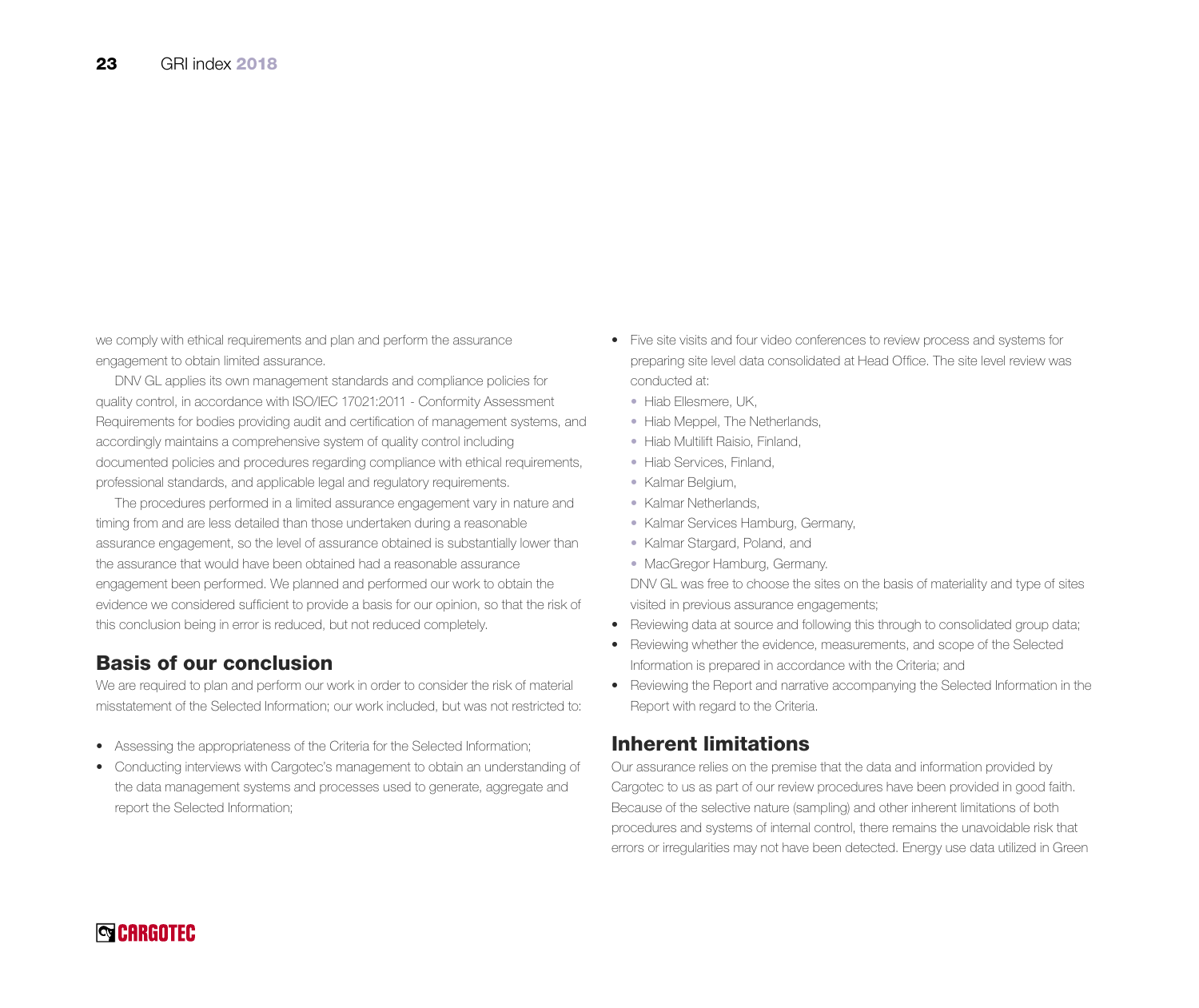House Gas (GHG) emissions calculations are subject to inherent limitations, given the nature and the methods used for determining such data. Finally, the selection of different but acceptable measurement techniques may result in materially different measurements.

DNV GL expressly disclaims any liability or co-responsibility for any decision a person or an entity may make based on this Independent Assurance Report.

### Our competence, independence and quality control

DNV GL established policies and procedures are designed to ensure that DNV GL, its personnel and – where applicable – others are subject to independence requirements (including personnel of other entities of DNV GL) maintain independence where required by relevant ethical requirements. This engagement work was carried out by an independent team of sustainability assurance professionals, whose members have not been involved in the development of any of the Criteria. Our multi-disciplinary team consisted of professionals with a combination of environmental and sustainability assurance experience.

## Responsibilities of the Management of Cargotec and DNV GL

The Management of Cargotec have sole responsibility for:

- Preparing and presenting the Selected information in accordance with the Criteria;
- Designing, implementing and maintaining effective internal controls over the information and data, resulting in the preparation of the Selected Information that is free from material misstatements;
- Measuring and reporting the Selected Information based on their established Criteria; and
- Contents and statements contained within the Report and the Criteria.

Our responsibility is to plan and perform our work to obtain limited assurance about whether the Selected Information has been prepared in accordance with the Criteria and to report to Cargotec in the form of an independent limited assurance conclusion, based on the work performed and the evidence obtained. We have not been responsible for the preparation of the Report.

#### For and on behalf of DNV GL Business Assurance Finland OY/AB

Espoo, Finland 1st February 2019

Will Nich

Mikael Niskala Shaun Walden

Shownhilalder

Lead Auditor Principal Consultant and Reviewer DNV GL – Business Assurance DNV GL – Business Assurance

DNV GL Business Assurance Finland OY/AB is part of DNV GL – Business Assurance, a global provider of certification, verification, assessment and training services, helping customers to build sustainable business performance. www.dnvgl.com

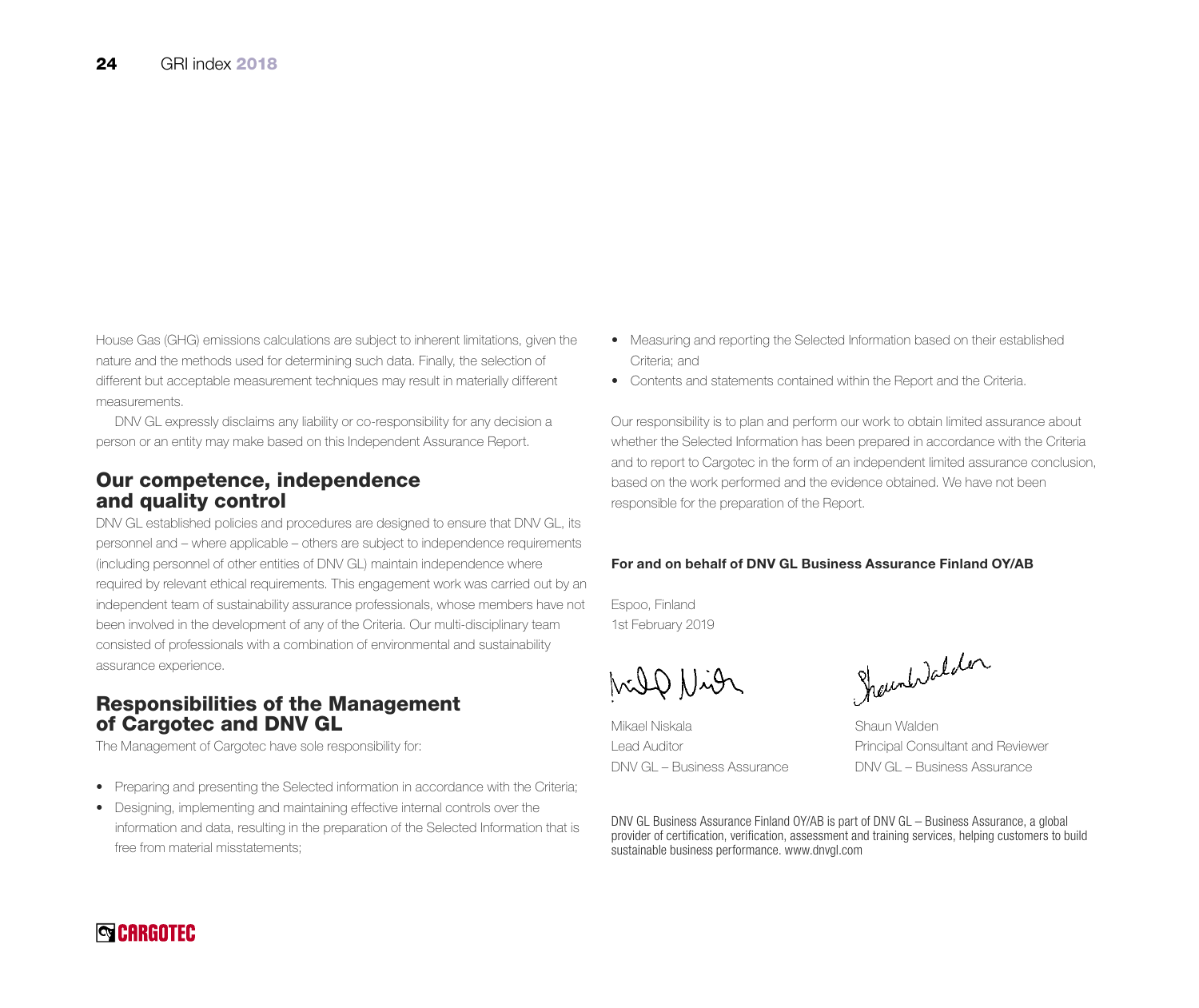Cargotec's reporting for the year 2018 consists of five documents: the Annual review, the Financial review, the Corporate governance statement, the Remuneration statement, and the GRI index. All documents are available on the company website [www.cargotec.com](http://www.cargotec.com).













Annual review 2018 Financial review 2018

statement 2018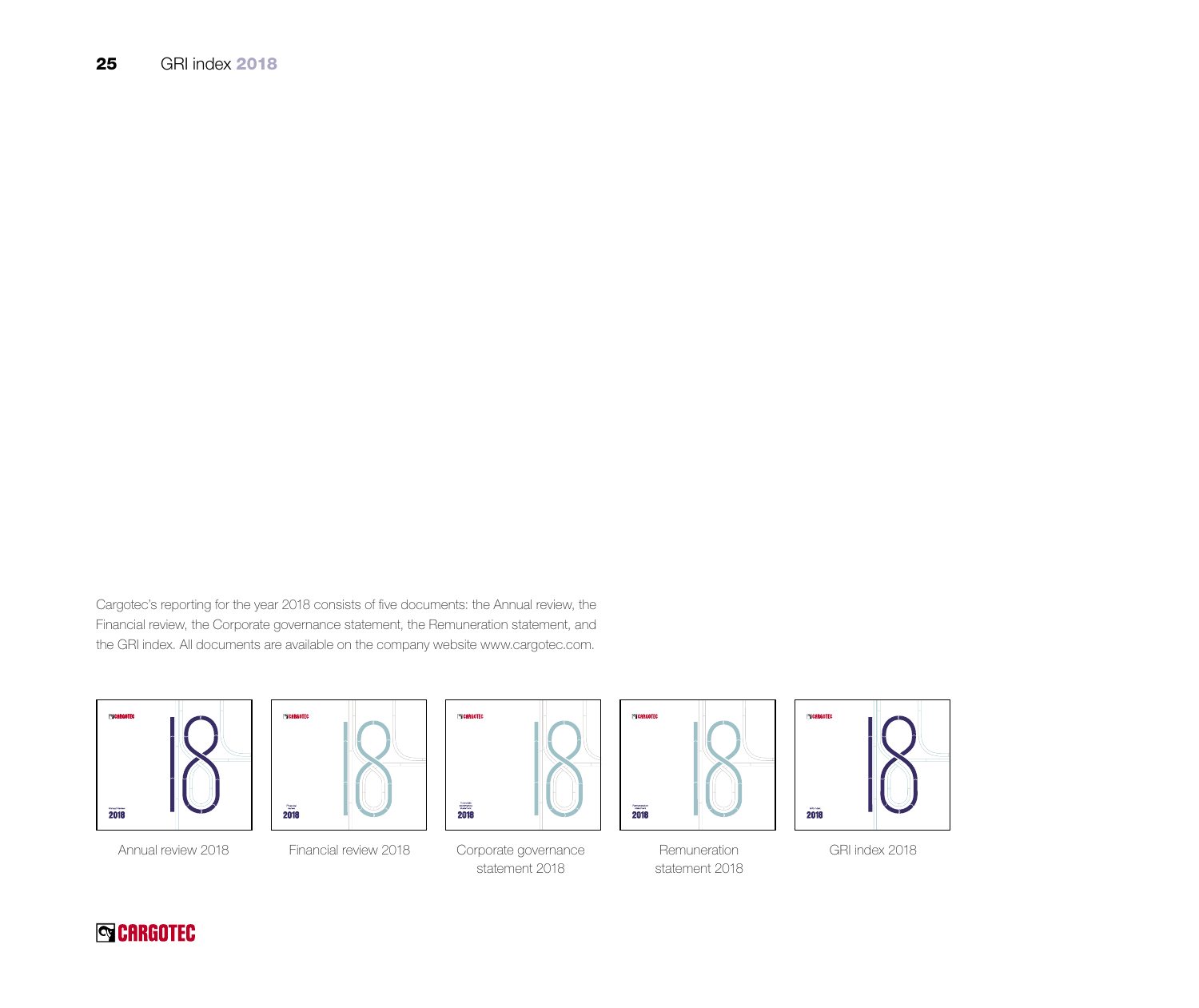

| <b>Cargotec corporation</b>   | Porkkalankatu 5, Helsinki, Finland<br>P.O. Box 61, FI-00501 Helsinki<br>Tel. +358 20 777 4000 |
|-------------------------------|-----------------------------------------------------------------------------------------------|
| Websites                      | www.cargotec.com<br>www.kalmarglobal.com<br>www.hiab.com<br>www.macgregor.com                 |
| <b>Business identity code</b> | 1927402-8                                                                                     |
| <b>Follow us</b>              | Tuhe                                                                                          |

Cargotec (Nasdaq Helsinki: CGCBV) enables smarter cargo flow for a better everyday with its leading cargo handling solutions and services. Cargotec's business areas Kalmar, Hiab and MacGregor are pioneers in their fields. Through their unique position in ports, at sea and on roads, they optimise global cargo flows and create sustainable customer value. Cargotec's sales in 2018 totalled approximately EUR 3.3 billion and it employs around 12,000 people. www.cargotec.com

## **SCARGOTEC**